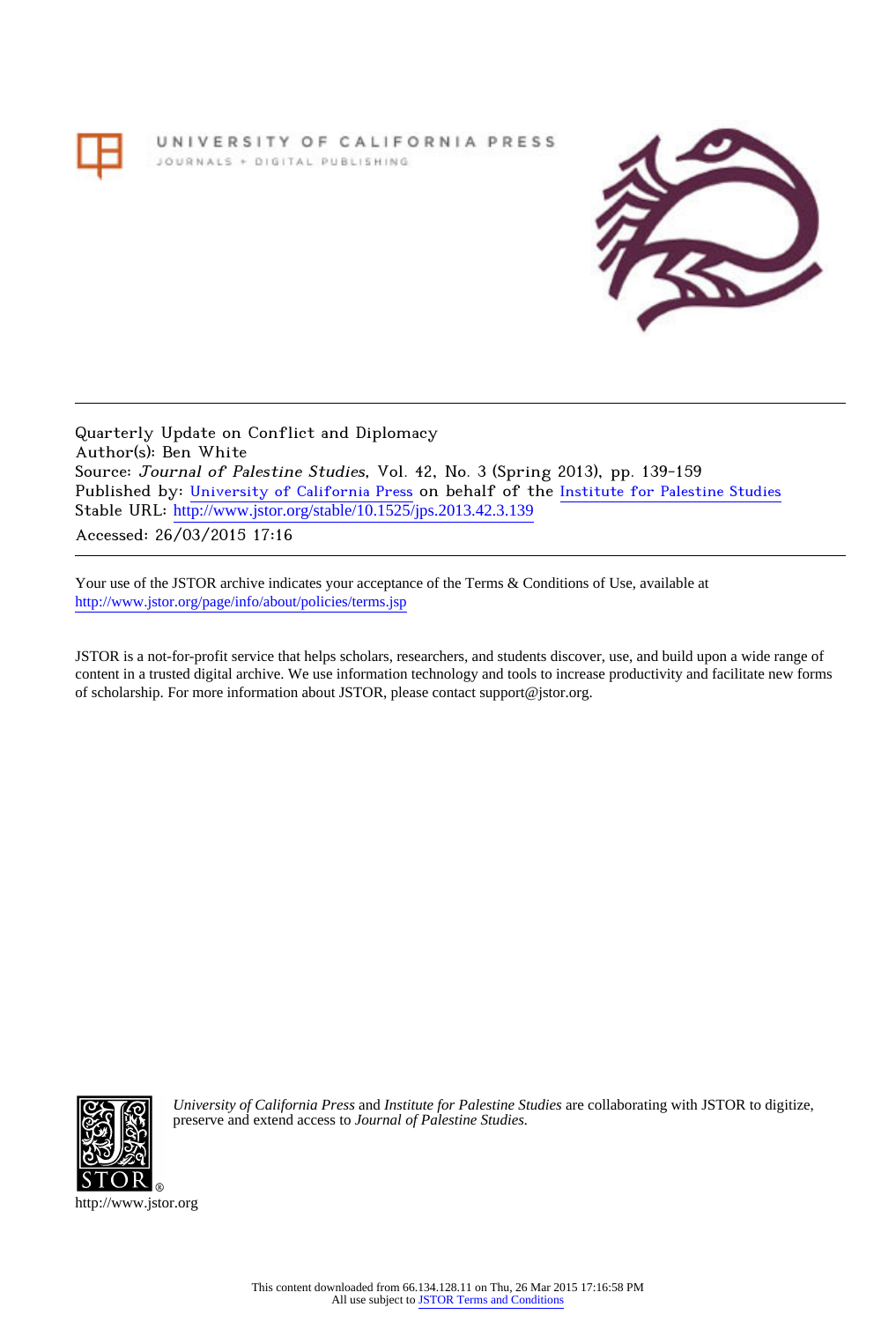# QUARTERLY UPDATE ON CONFLICT AND DIPLOMACY

# 16 NOVEMBER 2012–15 FEBRUARY 2013

# COMPILED BY BEN WHITE

The Quarterly Update is a summary of bilateral, multilateral, regional, and international events affecting the Palestinians and the future of the peace process. More than 100 print, wire, television, and online sources providing U.S., Israeli, Arab, and international independent and government coverage of unfolding events are surveyed to compile the Quarterly Update. The most relevant sources are cited in JPS's Chronology section, which tracks events day by day. JPS Chronologies are archived on the JPS website at www.palestine-studies.org.

Highlights of the Quarter: Israel continues Operation Pillar of Defense (OPD) assault on Gaza, which lasts a total of eight days and ends with an Egyptian-negotiated ceasefire; PA pres. Mahmud Abbas, despite U.S. and Israeli opposition, goes to the United Nations General Assembly (UNGA) and obtains Palestine's recognition as a non-member observer state; Israel announces plans to develop E1 area in East Jerusalem, the last undeveloped area between Jerusalem and the West Bank; Solidarity protests with Palestinian prisoners grow; Post-OPD reconciliation moves between Hamas and Fatah snag on Palestinian election plans; Benjamin Netanyahu, running on a joint Likud-Yisrael Beiteinu ticket in Israeli parliamentary elections, is returned as prime minister.

# THE PALESTINIAN-ISRAELI **CONFLICT**

This quarter was dominated by Operation Pillar of Defense (OPD) and its aftermath, the Palestinians' successful bid for a status upgrade at the United Nations, and the Israeli elections held in 1/2013. Israeli-Palestinian negotiations remained stalled, with both the Netanyahu govt. and Palestinian pres. Mahmud Abbas sticking to their respective positions concerning the settlement freeze and terms of reference for the talks. Israeli settlement construction in East Jerusalem and the West Bank dramatically increased, drawing international condemnation but little by way of punitive action. While the ceasefire that ended OPD ensured a measure of calm in southern Israel, the Israeli Defense Forces (IDF) continued attacks on Palestinians in Gaza. Meanwhile, in the

BEN WHITE is a freelance journalist, writer, and activist specializing in Palestine-Israel.

West Bank, tensions were high due to Israel's announced plans for developing new areas for settlement, prisoner hunger strikes, and anger over the killing of unarmed civilians by the IDF.

# Operation Pillar of Defense and a Ceasefire

As the quarter opened, Israel's OPD was entering its 3d day, with numerous, large-scale attacks being launched on 100s of targets across the Gaza Strip. The operation had begun on 11/14 with the IDF's assassination of Hamas military commander Ahmad al-Jabari via targeted airstrike (which also killed 8 others), followed by a barrage of rocket launchings by Palestinian factions (causing no fatalities). On 11/16, at the start of the quarter, the Palestinian death toll was 30, around a third of them civilians, with intense Israeli airstrikes raising the total number of targets struck since the operation began to some 500. Palestinian armed groups, meanwhile, fired a total of 190 rockets into Israel, including one that landed in an open area nr. Gush Etzion

Jo*urnal of Palestine Studies*, Vol. XLII, No. 3 (Spring 2013), pp. 139–159, ISSN: 0377-919X; electronic ISSN: 1533-8614.<br>© 2013 by the Institute for Palestine Studies. All rights reserved. Please direct all requests for p to photocopy or reproduce article content through the University of California Press's Rights and Permissions website, at http://www.ucpressjournals.com/reprintInfo.asp. DOI: jps.2013.XLII.3.139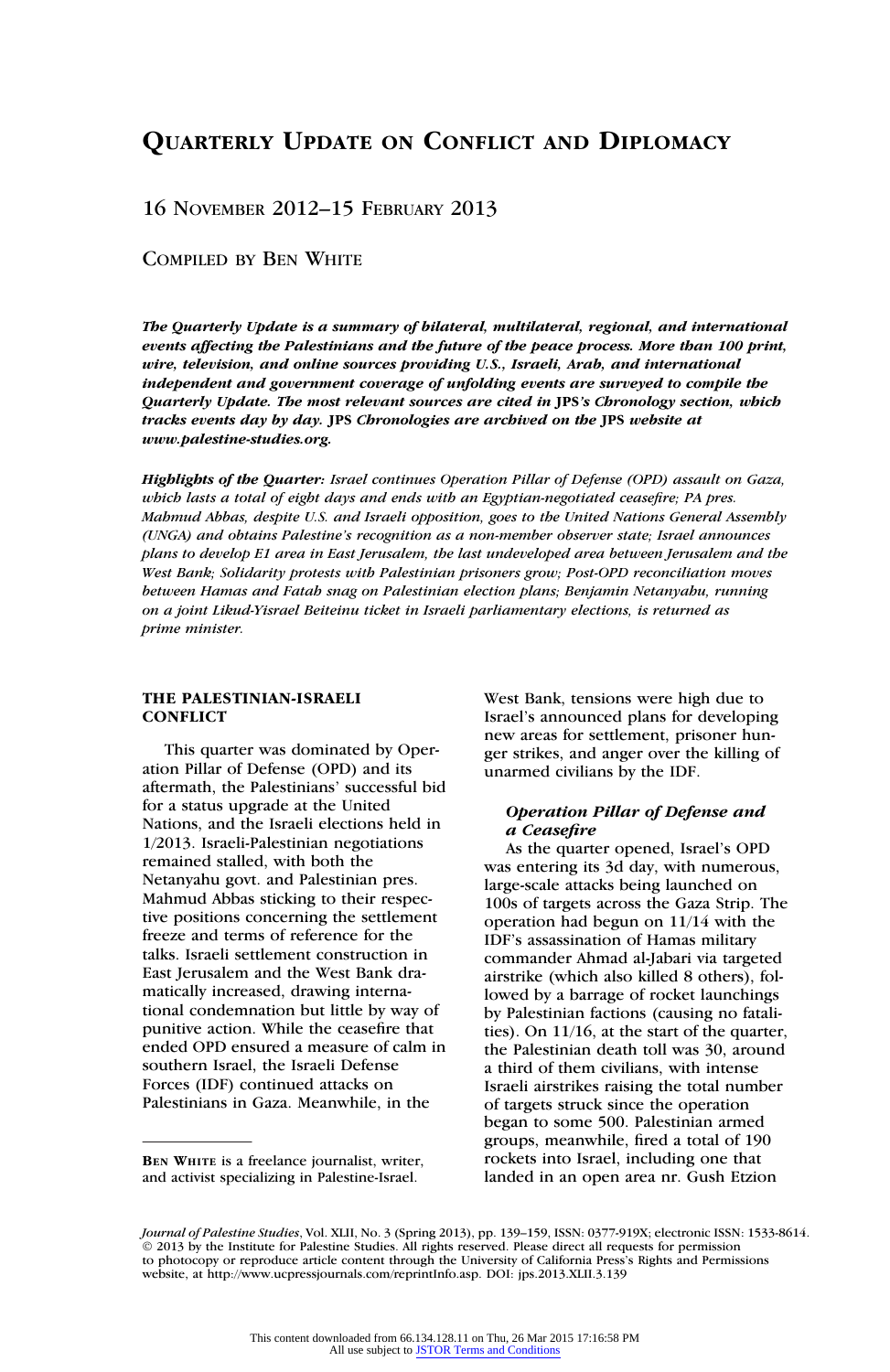settlement bloc s. of Jerusalem. With air raid sirens sounding in Jerusalem and Tel Aviv, Israeli DM Ehud Barak requested the mobilization of 75,000 reservists, immediately approved by the Israeli cabinet. Day 4 of the attack (11/17) witnessed around 300 airstrikes in 24 hours, while Palestinian factions fired more rockets into Israel, bringing the total number of projectiles fired since OPD began to 250.

Internationally, Israel enjoyed solid support from the U.S., cautious support from other allies such as the UK, and condemnation by Egypt and other Arab and Muslim states. While Israel continued to receive broad Western backing for what was viewed essentially as an operation of self-defense, comments like those by Israel's Interior Minister Eli Yishai, who said that the goal of the operation was to ''send Gaza back to the Middle Ages,'' caused consternation in some sections of the media. Also on 11/17, Tunisian FM Rafik Abdesslem visited the Gaza Strip, while in Cairo, Egyptian pres. Mohamed Morsi held talks with Turkish Premier Recep Tayyip Erdogan, Qatar's Emir Hamad bin Khalifa Al Thani, Hamas chief Khalid Mishal and Islamic Jihad leader Ramdan Shalah.

On 11/18 (Day 5), the IDF assault provoked its 1st strong international criticism when a strike on a family home in Jabalya killed 10 civilians from the same family; the IDF also targeted a building used by the media. More than 30 Palestinians died that day. Palestinian-fired rockets continued to land in Israel, with 2 rockets wounding 7 Israelis in separate incidents. On 11/19, the IDF struck dozens more targets, raising the Palestinian death toll to 100. On 11/20, the IDF struck 133 targets, killing 19 Palestinians, including several children. IDF airstrikes also killed three Palestinian journalists, attacks condemned by Reporters Without Borders. Al-Qassam Brigades claimed responsibility for the killing of 6 alleged collaborators in the streets of Gaza City. From the beginning of the quarter, Palestinians fired over 1,100 projectiles, of which about 300 were reported to have been intercepted by Israel's Iron Dome defense system. Of the total rockets fired, 140 landed in Israel, killing 1 soldier and 1 defense ministry contractor, bringing the Israeli death toll to 5.

On the diplomatic front, a ceasefire agreement brokered by Egypt on 11/20 was signed the following day at 9:00pm local time. The deal was announced by Egyptian FM Mohammed Kamel Amr at a joint press conference with U.S. secy. of state Hillary Clinton in Cairo. The Obama administration thanked Prime Minister Benjamin Netanyahu for accepting the deal and also commended Egyptian pres. Mohamed Morsi for his role. Hamas chief Khalid Mishal stated that his organization would respect the truce but would respond to any Israeli violations, and thanked Egypt for its role in securing the ceasefire. Mishal and other Hamas leaders in the Gaza Strip celebrated the ceasefire and welcomed an agreement that included an end to Palestinian projectilefire and cross-border attacks, as well as an end to Israeli incursions and assassinations. Steps to ease the blockade were also expected.

Before the ceasefire was implemented, the IDF attacked numerous targets in the Gaza Strip, killing around 20 Palestinians, while unidentified Palestinians planted a bomb on a Tel Aviv bus, which injured 2 dozen Israelis, mostly lightly or moderately. Despite the ceasefire, Israeli attacks on the Gaza Strip continued throughout the quarter, primarily shootings on or near the border and targeting fishermen. Four Palestinians were killed and 91 injured close to the border fence in dozens of separate incidents. There were also a number of limited incursions by IDF forces (described by the military as "routine").

The final tally of Palestinians killed during the entire 8-day operation was 165; of these, 146 were killed this quarter, while 19 had died last quarter during the 1st 2 days of OPD. Palestinian civilian deaths during the entire operation were estimated at 99–105, or roughly 60% of the total. The dead included 33 children and 13 women. The number of Palestinian wounded during the operation was estimated to reach 1,400. A total of 6 Israelis were killed during OPD, (4 civilians and 2 soldiers), all by Palestinian rocket fire. Approximately 200 Israelis were wounded, also by rocket fire, during OPD.

The IDF hit some 1,500 targets in the course of the operation which included, according to the Israeli military, dozens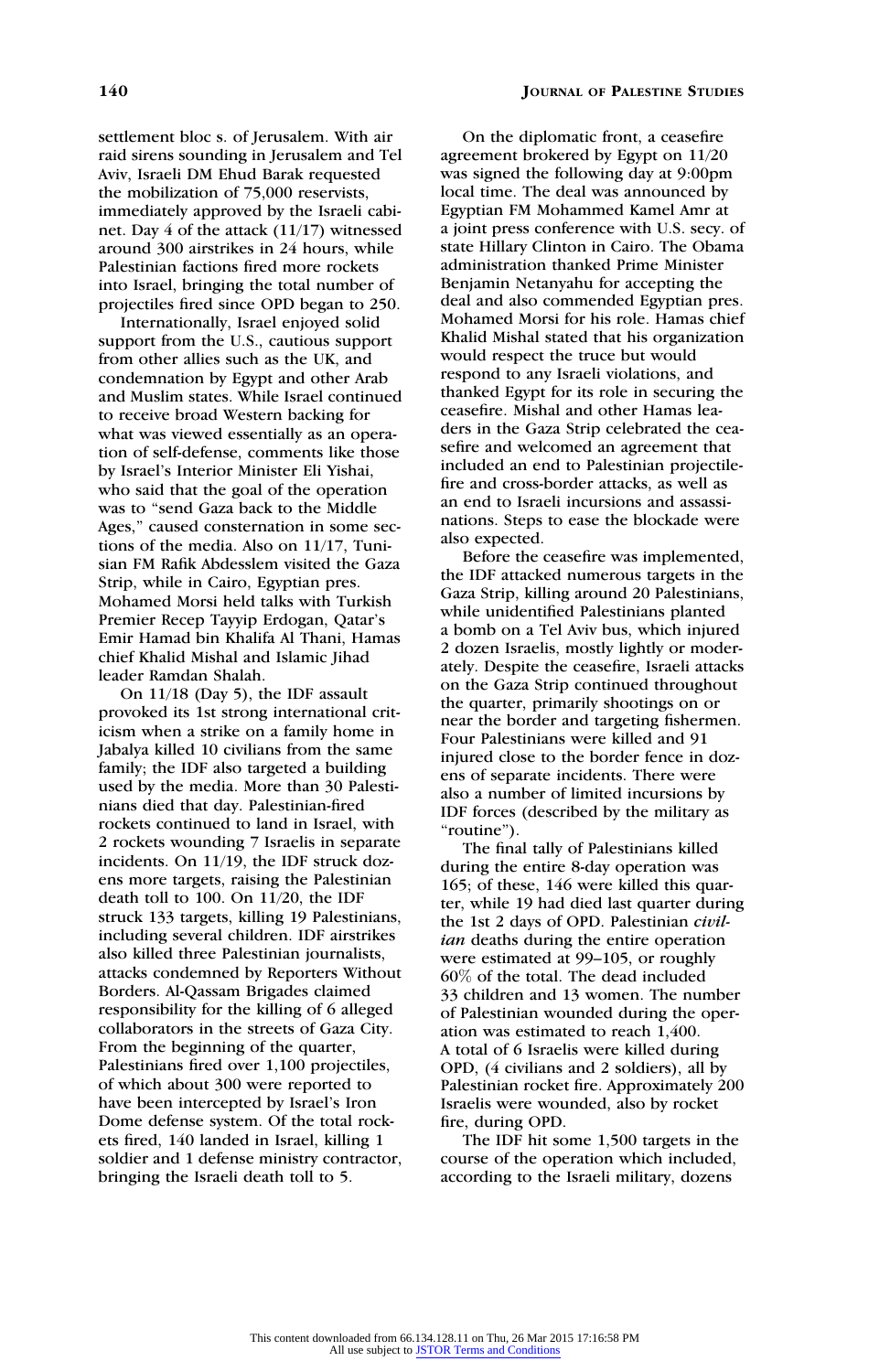of "command centers," "senior operatives,'' ''underground rocket launchers,'' ''weapon manufacturing and storage facilities,'' and rocket ''launch sites.'' Damaged or destroyed infrastructure also included some 450 homes, health facilities, schools, universities, mosques, media centers, and civil govt. buildings. Palestinian armed groups fired some 1,506 rockets from Gaza into Israel during the whole of OPD.

With regard to human rights monitoring, the Israeli NGO B'Tselem published initial investigations while the operation was still underway that indicated 40% of the Palestinian dead (killed 11/14–19) were civilians. Human Rights Watch subsequently reported that at least 18 Israeli airstrikes, which killed 43 civilians, were in apparent violation of the laws of war. On 2/6, towards the end of the quarter, Israel's Military Advocate General Danny Efroni revealed that the IDF was in the process of examining 70 cases of noncombatant Palestinian civilian deaths during OPD.

#### UN Statehood Bid

The PA's UN bid for non-member state observer status this quarter was a follow up to its application for UN full membership in 9/2011, which failed to get the required backing of the UNSC (see JPS 162). In the buildup to the anticipated vote at the UNGA on Palestinian statehood this year, Israel and the U.S. both deployed efforts to stop the Palestinians from going forward with the new initiative. The U.S. did try to rein in Israel's expected response, however: on a visit to the region, U.S. secy. of state Clinton warned (11/23) Netanyahu not to take extreme measures for fear of provoking the collapse of the Palestinian Authority (PA). Specifically, the U.S. urged Israel not to build in the "E1" area of the West Bank just east of Jerusalem, a particularly hot-button issue for the Palestinians as it not only would close the last remaining gap between Jerusalem and Israel's massive settlement bloc to the east, but also virtually bisect the West Bank into northern and southern halves (see Settlement Monitor in this issue).

Meanwhile, unnamed aides to PA pres. Abbas told (11/23) the media that he had no choice but to seek UN recognition since Hamas was perceived to have held its own against Israel in the Gaza fighting. Israeli officials continued to issue mostly vague threats about the consequences of the UN bid, while Ramallah officials repeated Abbas' determination to go ahead regardless (11/24). As Abbas left for New York, PA officials were optimistic about the level of European states' support, dismissing Israeli and U.S. warnings that the initiative would be punished. Indeed, there were signs of backtracking by Israel, with diplomatic sources saying that its response to the bid would depend on what Abbas did with the upgraded status. Importantly for any future reconciliation within the Palestinian movement, Hamas leader Khalid Mishal telephoned Abbas (11/26) to express Hamas' support for the bid.

At the UN itself, efforts (11/27) to soften the wording of the UNGA draft resolution came to nothing despite joint U.S.-Israeli pressure; on 11/28, Obama even sent his secy. of state William Burns to try to persuade Abbas in person, to no avail. On the eve of the vote it appeared that the Palestinian side had secured the support of at least a dozen European countries. Israeli sources reported (11/28) that in light of the bid's almost certain success, the govt. approach would be to down play the significance of the vote.

On 11/29, the UNGA, as expected, passed by a wide margin draft resolution A/67/L.28 to upgrade the Palestinians' status as a non-member observer entity to the status of a non-member observer state (see Doc. A2 in this issue). The vote was 138 in favor to 9 against (U.S., Israel, Panama, Palau, Canada, Marshall Islands, Nauru, Czech Republic, and Micronesia), with 41 abstentions and 3 countries registered as absent. Israeli PM Netanyahu described the vote as ''meaningless,'' while U.S. amb. to the UN Susan Rice called the resolution ''unfortunate and counterproductive'' (see Doc. D1 in this issue).

Israel's immediate response to the PA move was to announce (11/30) that it was moving swiftly ahead with zoning and settlement construction plans for the 4.6 sq. mile E1 area connecting East Jerusalem to the large settlement of Ma'ale Adumim, thereby closing off access to the West Bank. Soon after, it approved plans for 3,000 new settlement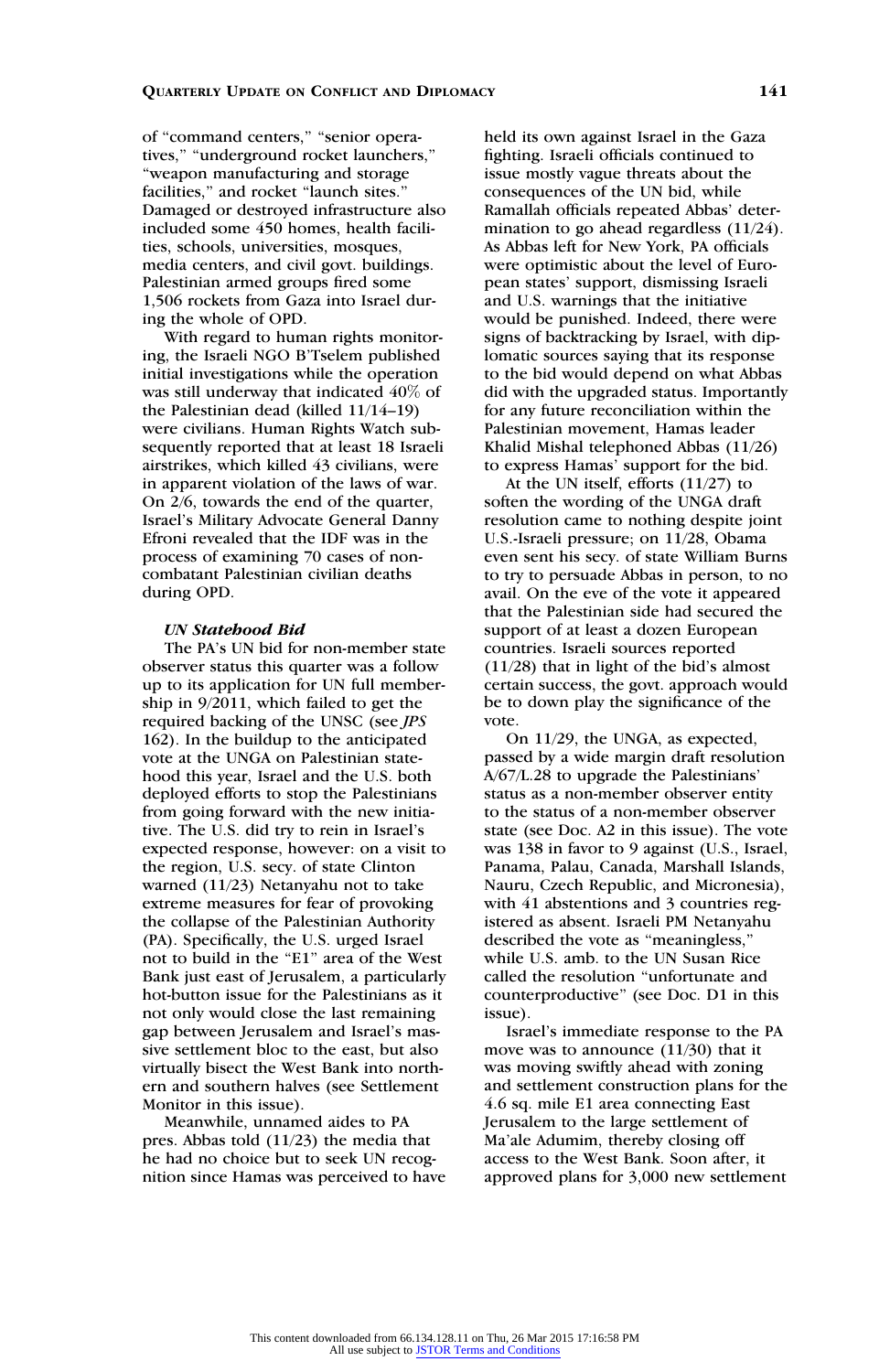housing units elsewhere in the West Bank. Several days later (12/2) the Israeli govt. also decided to withhold the tax revenues it had collected on behalf of the PA during 11/2012.

The PA leadership, meanwhile, seemed undecided as to whether or not to use its new status as a means of holding Israel to account in, say, the International Criminal Court (ICC). On 11/30, Abbas said he has no immediate plans to pursue such a course, but suggested that it could be a future option. Later, however, doubtless in reaction to Israel's various announcements about settlements, there were comments along the lines of those made by Abbas's adviser Nimr Hammad (12/21) to the effect that Palestine might complain to the ICC if the UNSC failed to take substantive action concerning Israeli settlement construction. On 12/26, the PA was reported to be seeking to join a number of international organizations that were now open to it as a result of the UN upgrade, including the Universal Postal Union, the World Intellectual Property Organization, the United Nations Environment Programme, and the World Health Organization.

#### Stalled Negotiations

The official peace process remained frozen this quarter; if anything, the diplomatic climate deteriorated on account of the Palestinians' UN bid and Israel's provocative announcements on new settlement construction. Soon after OPD ended, UK foreign secy. William Hague urged  $(11/25)$  the U.S. to take a "decisive" lead'' in Israeli-Palestinian peace efforts in coming months, adding that ''we're coming to the final chance, maybe, for a two-state solution in the Israeli Palestinian conflict to be successfully resolved.'' Hague reiterated the warning on 1/22.

From the Palestinian side, there were calls for a return to talks provided that (1) there was a freeze in West Bank settlement construction (12/9) and (2) negotiations started from the point they left off and had the clear goal of a resolving final status issues within 6 months (12/10). On 12/27, Abbas told the Israeli newspaper Ha'Aretz that if both settlement construction and the diplomatic stalemate continued after the Israeli elections scheduled for 1/2013, he would dismantle the PA. He also stated that

Israel had reduced security cooperation with the PA since the UN vote in 11/2012.

From the Israeli side, Netanyahu repeated on numerous occasions his offer of a so-called unconditional return to negotiations. On 12/31, Israeli television reported that Netanyahu stood behind his 2009 Bar-Ilan University statement of support for the two-state solution (see Doc. C1 in JPS 153), though without directly quoting him. A week later, foreign minister and Netanyahu campaign partner Avigdor Lieberman declared (1/6) that the principles set out in the Bar-Ilan speech would guide the govt. if re-elected. As the quarter drew to a close, Israel's National Security Adviser Yaakov Amidor was reported (2/7) to have privately warned Netanyahu that settlement construction was causing Israel to lose support even among its strongest allies in the West.

A Surge in Settlement Expansion This quarter was marked by almost unprecedented settlement expansion. Besides the high-profile announcements (e.g. concerning E1 development on 11/30, and on the additional 3,000 settlement units elsewhere on 12/5), there were quieter but still noteworthy announcements of construction projects in Ma'ale Adumim (12/11), the Jordan Valley (1/13), and the Gush Etzion bloc  $(2/10)$ . On  $12/4$ , it was reported that around 12,000 settlement housing units in East Jerusalem—about a quarter of the total number of existing settlement units in East Jerusalem—were at some stage of the approval process. On 1/3, Israeli NGO Ir Amin published data indicating that tenders for settlement apartments in East Jerusalem launched in 2012 showed a three-fold increase compared to 2011 (2,386 units), and a four-fold increase compared to 2011 in units approved for future construction (6,932). Israeli NGO Peace Now, meanwhile, reported that approval for settlement plans jumped 300% in 2012, and that under Netanyahu's premiership, 40% of the settlement construction started was in settlements located outside of the so-called ''blocs'' often assumed to form part of a future land swap  $(1/16)$ .

Two further significant developments in the colonization of East Jerusalem took place this quarter. The 1st was the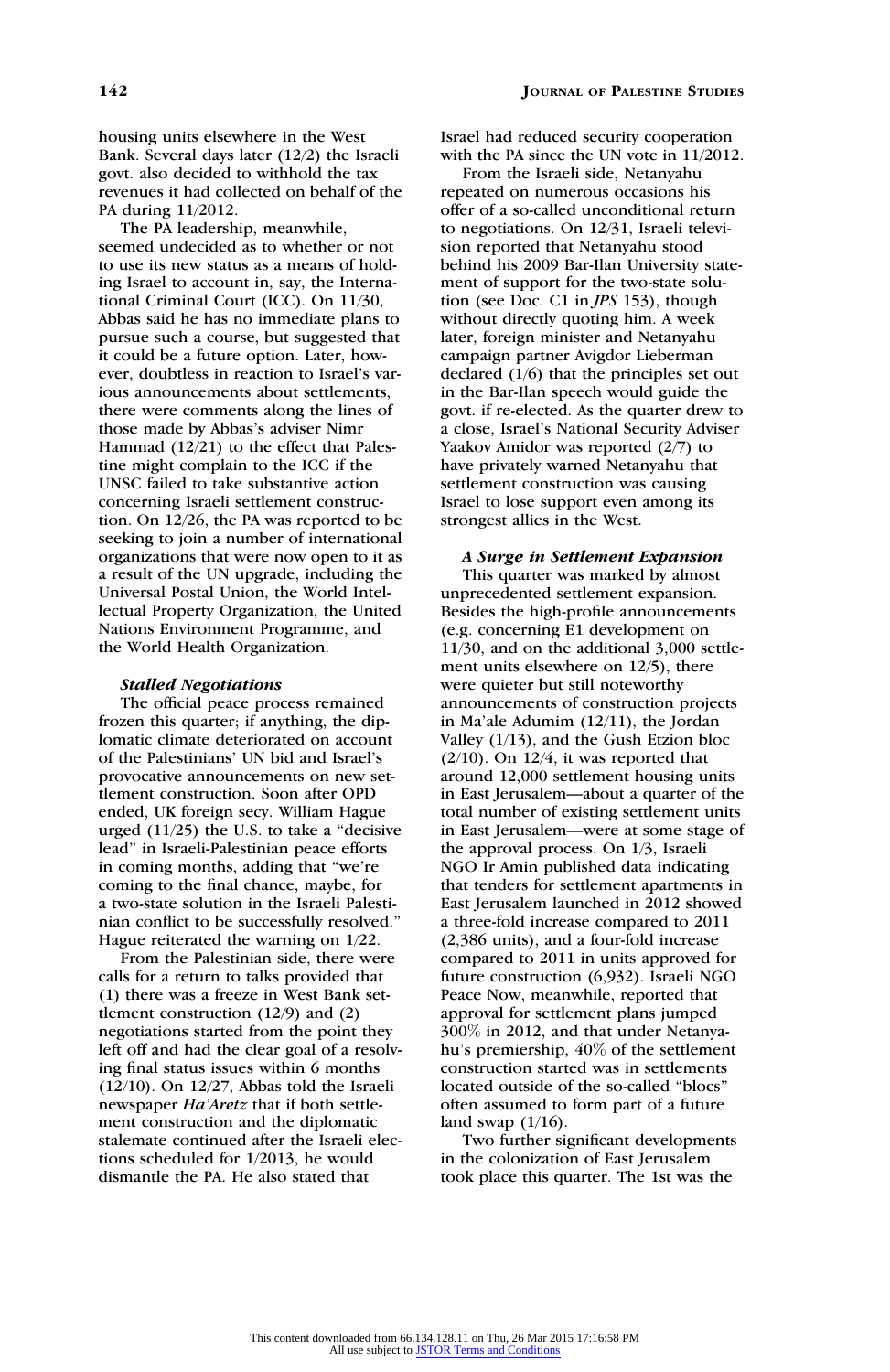Jerusalem municipality's approval (1/16) of the site on the Mount of Olives for the planned relocation of the National Defense College. The 2d was the municipality's final approval of plans to build the 1st new settlement in East Jerusalem since 1997: Givat Hamatos, between Talpiot and Beit Safafa (12/3, 12/17, 12/19). Finally, there was international disapproval of Israel's decision this quarter to officially grant university status to a higher education college located in Ariel settlement (12/27, 1/8).

Staving off the PA Financial Crisis Meanwhile, the PA's increasingly dire financial straits, exacerbated by the shortfall in donor payments and Israel's punitive withholding of PA custom tax revenues, reached critical proportions this quarter, necessitating emergency measures. On 12/9, the Arab League promised to provide the PA with a \$100 m. monthly financial safety net (roughly the amount being withheld by the Israeli authorities). By 12/14, however, this money had not materialized, so Palestinian banks stepped in (12/19) to lend the PA money as a temporary solution. In mid-1/2013, the EU allocated  $(1/16)$  about  $\epsilon$ 100 m. to the PA and UNRWA combined in order to support essential services in the o.t. There was further European support via contributions from Denmark and the Netherlands (1/21), amounting to around  $\epsilon$ 7.2 m., for the payment of December's salaries and pensions for some 80,000 Palestinian civil servants and pensioners. A more significant breakthrough came when Saudi Arabia announced (1/19) that it would give the PA \$20 m./month for as long as Israel holds back the tax revenue. At the end of 1/2013, PA fin. min. Nabil Qassis met (1/29) with Middle East Quartet envoy Tony Blair in Ramallah and called for pressure on Israel to release the much-needed funds so that the PA could meet its obligations. By the end of the quarter, no progress had been made in this regard.

# Israeli Elections

Several changes in Israel's political landscape occurred during the 1st weeks of this quarter in the run-up to Israel's general elections planned for 1/2013, though none was on par with the

decision taken last quarter by Likud's Netanyahu and Yisrael Beiteinu's Avigdor Lieberman to run on a joint ticket (see QU in JPS 166 for details). Electionsrelated developments of note this quarter included Israeli DM Ehud Barak's announcement that he would leave political life after the elections; the victory of Likud's more hardline wing at the party's primary (11/26), meaning an almost guaranteed Knesset seat for far-right activist Moshe Feiglin; and former FM Tzipi Livni's declaration (11/27) that she would leave Kadima, which she headed, and run as the head of a new party, Hatenua (the Movement). Livni was joined in the new party by several MKs who likewise resigned from Kadima. Former Labor chief MK Amir Peretz also joined (12/6). Labor, meanwhile, went into the elections under the leadership of MK Shelly Yachimovich, hoping to capitalize on the social justice and housing protests that marked the Israeli domestic scene in 2011. One headache for Netanyahu and the joint Likud-Yisrael Beiteinu ticket was Avigdor Lieberman's legal troubles. On 12/14, in anticipation of the attorney general's decision to indict him on charges of fraud and breach of trust, Lieberman announced his intention to resign as Israel's foreign minister and deputy prime minister, and did so on 12/16. However, he remained chair of Yisrael Beiteinu and 2d on the joint electoral list with Likud. Netanyahu signaled his continuing confidence by stating his hope that Lieberman would soon return to a senior govt. post. Lieberman was formally indicted by Israel's Justice Ministry on 12/30. Another matter of controversy pre-elections was the initial disqualification (12/19) of Balad party MK Haneen Zoabi by the Central Elections Commitee, largely on the basis of her participation in the 2010 Gaza-bound flotilla, the Mavi Marmara. As expected, however, this decision was overturned (12/30) by Israel's Supreme Court.

Israelis went to the polls on 1/22, with a high turnout. Netanyahu had hoped that a campaign focused on defiance of the international community in addition to a tough stand on both settlements and Iran would lead to a solid win for Likud-Yisrael Beiteinu and their allies, but he was disappointed. The elections produced a Knesset more or less evenly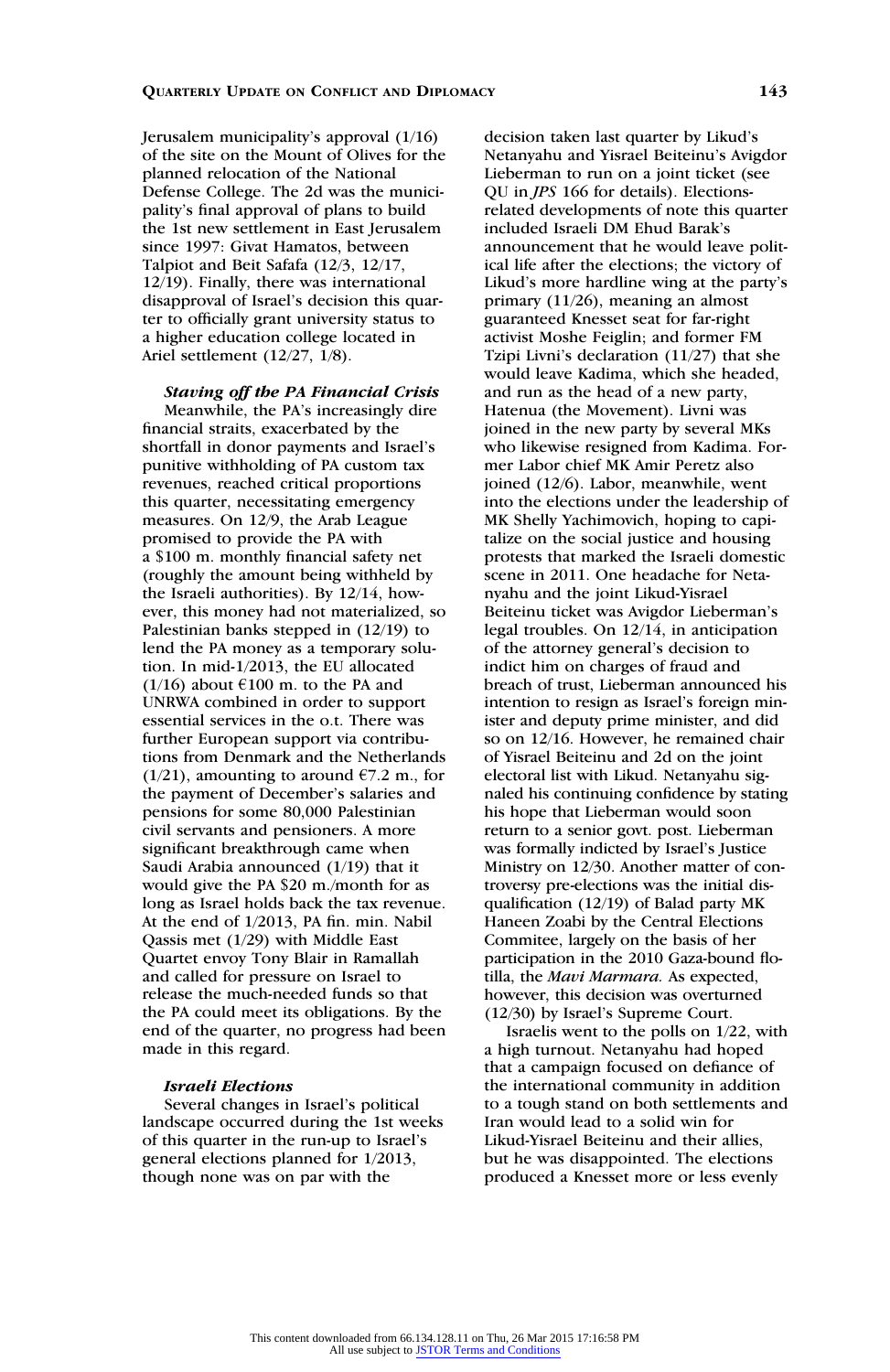split between the right-wing/religious bloc and centrist/center-left blocs. The headlines were dominated by the rise of a new party, Yesh Atid (''There's a Future''), and its leader Yair Lapid, with fewer seats than anticipated for both Likud-Yisrael Beiteinu and Naftali Bennett's religious Zionist party, Jewish Home. The final tally gave 31 seats to Likud-Yisrael Beiteinu, 19 to Yesh Atid, 15 to a resurgent Labor party, 12 to Bennett's Jewish Home, and 11 and 7 seats respectively to Shas and United Torah Judaism. Meretz improved its Knesset participation with 6 seats, Tzipi Livni's new party got 6, the United Arab List and Hadash both got 4, and Balad and Kadima won 3 and 2 seats respectively. (See Oren Yiftachel's article in this issue.) The estimated turnout for Palestinian citizens of Israel was 56%, according to figures cited by Army Radio, while the overall turnout was 67%.

Immediately after the elections, as the process of assembling ''the broadest'' coalition began, PM Netanyahu declared  $(1/23)$  that he saw in the results "many" partners" for his "goals." He also said that whatever coalition would be formed would address issues such as greater equality in carrying the military burden and institute cheaper housing and govt. reform. Yesh Atid's Yair Lapid quickly ruled out (1/23) his participation in any sort of "blocking" majority aimed at preventing Netanyahu from remaining PM, and expressed hopes of working with the Likud leader. The 2 men met on 1/24 for their 1st discussions about forming a coalition. According to reports, Lapid intended to set 2 conditions for joining a governing coalition: a universal draft bill and resumption of peace talks with the Palestinians.

On 2/2, Israeli pres. Shimon Peres formally tasked Netanyahu with forming the next govt., beginning coalition negotiations in earnest with a deadline of 28 days. Peres said that it would be essential for the next govt. to tackle the budget deficit, social justice, universal military conscription, and renewed negotiations with the Palestinians. Netanyahu emphasized the need to form as broad a coalition as possible to deal with domestic and international challenges. By the end of the quarter a govt. had not yet been formed.

# Rising Tensions in the West Bank

Israel's OPD in Gaza triggered largescale protests throughout the West Bank, with 2 Palestinians killed and approximately 560 (including 140 children) wounded in clashes with IDF soldiers with OCHA recording its highest number of injuries in a single week during the protests against the attack. There were also 8 incidents of IDF soldiers shooting to death unarmed Palestinian civilians (11/17, 11/19, 12/3, 12/12, 1/12, 1/15, 1/18, 1/23). Clashes between Jewish settlers and Palestinians were ongoing, often caused by groups of the former vandalizing property or uprooting trees of the later, and in some cases invading villages.

Solidarity protests with Palestinian prisoners in Israeli jails proved a focus for much of the unrest this quarter, heightened by the continuation of highprofile hunger strikes by Palestinian prisoners, Ayman Sharawna and Samer Issawi, who have been refusing food for months over the terms and conditions of their detention by Israel. Both Sharawna and Issawi were freed under the 2011 swap deal but rearrested last year on charges of violating terms of their release. Israeli media reported (1/1) that around 50 residents of Issawiya, the home village of Samer Issawi in annexed East Jerusalem, were arrested during 12/2012 in clashes with security forces. Protests increased in 1/2013 and 2/2013, with substantial demonstrations outside Ofer prison nr. Ramallah. In one such demonstration, on 2/15, protesters included Palestinian MP Mustafa Barghouthi, Palestinian Knesset member Ahmad Tibi, and leader of the Islamic Movement in Israel, Sheikh Raed Salah. In the context of hunger strikes and an increased profile of the Palestinian prisoners' case, it is worth noting that the IDF raided (12/10) the Ramallah offices of prisoner support-NGO Addameer, confiscating equipment, including computer hardware.

All this, combined with an uptick in Palestinian attacks (rock-throwing, Molotov-cocktails), according to Shin Bet statistics, led some Israeli observers to wonder whether a new intifada might be brewing. In 12/2012, the Israeli media reported on such concerns among Israel's security establishment, citing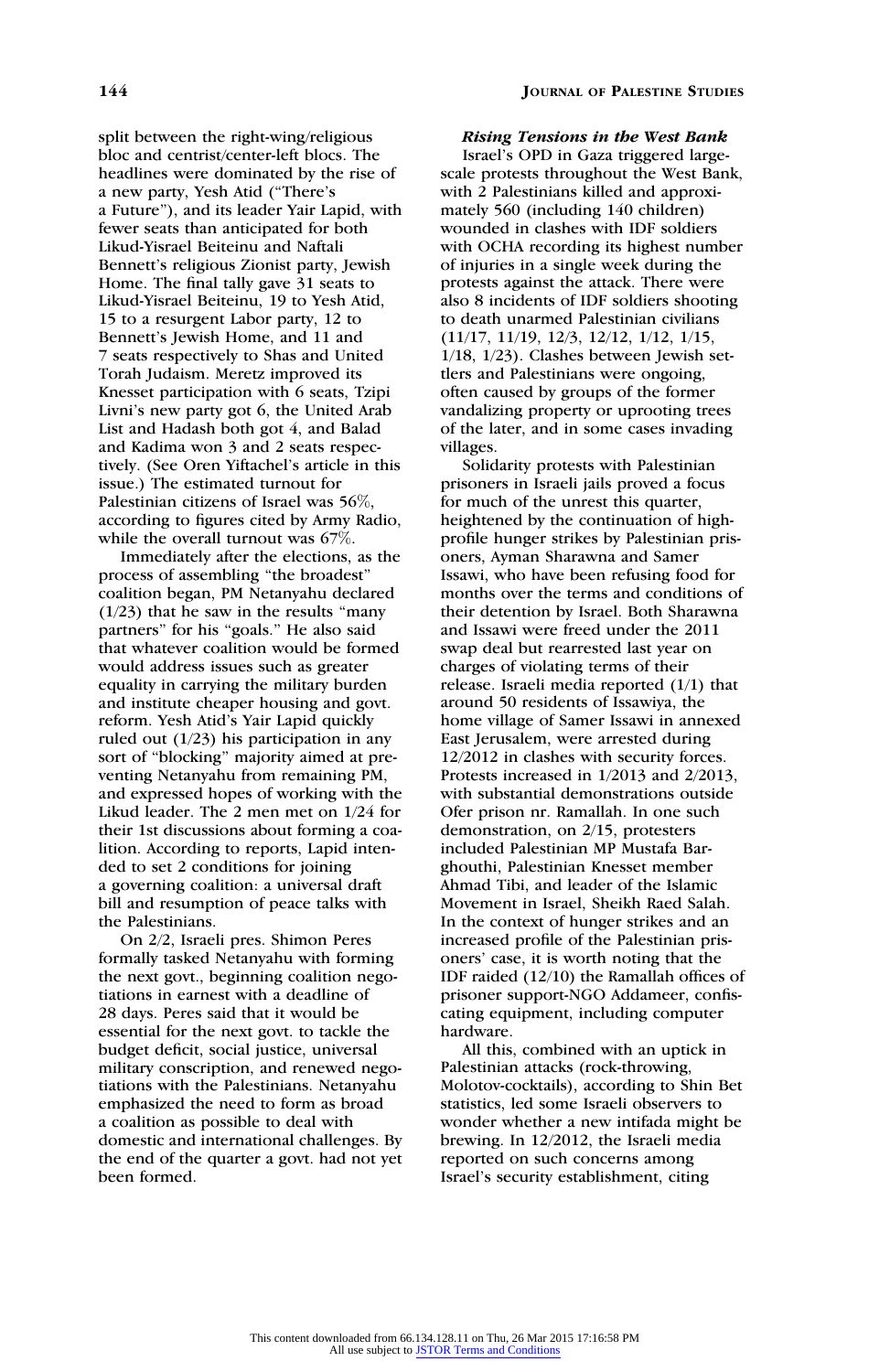deadlocked negotiations, the Palestinians' recent UN bid, and the recent Gaza conflict (12/9). Later that month, Kadima chair Shaul Mofaz issued a similar warning (12/27), as did former-Shin Bet head Yaakov Peri (1/8). On 1/7, the IDF's Col. Yaniv Alaluf even claimed that a 3d intifada was already underway.

#### Intifada Data and Trends

At least 169 Palestinians were killed this quarter as a result of Israeli actions (up from 51 last quarter), while 6 Israelis were killed (compared to 3 last quarter) as a result of Palestinian actions. The Palestinian deaths brought the comprehensive toll as of 2/15/13 to at least 8,188 Palestinians (including 51 Palestinian citizens of Israel and 19 unidentified Arab cross-border infiltrators), 1,123 Israelis (including 356 IDF soldiers and security personnel, 226 settlers, and 537 civilians), and 66 foreign nationals (including 2 British suicide bombers) since the 2d intifada began in 9/2000. These numbers include individuals who died in noncombat-related incidents if the death was a direct result of Israel's occupation and the ongoing conflict (e.g., ailing Palestinians who died when denied access to medical care and Palestinians killed in smuggling tunnel accidents).

# Overview of the Violence

Of the 169 Palestinians killed this quarter, 146 (about 86%) were killed during OPD, as were all 6 Israeli fatalities. Indeed, violence this quarter was dominated by OPD. All the reported injury statistics, both Palestinian (in Gaza) and Israeli, relate to OPD: besides the estimated 1400 Palestinians wounded by Israeli airstrikes and the estimated 200 Israelis wounded by Palestinian rocket fire, an additional 29 Israelis injured in a bus bombing in Tel Aviv on 11/21 can be considered as its casualties, given that the bombing occurred on OPD's last day.

Similarly with Palestinian rocket firings, all 1,100 of them launched this quarter were during OCL; none was fired afterwards (though Shin Bet claimed that one mortar shell was fired from the Gaza Strip in 2/2012, causing no injuries). The large number of rockets fired into Israel during OPD, both this quarter and last,

accounted for the dramatic increase for the total number during the year 2012, which registered 2,327 rockets, compared to 419 in 2011.

Although no significant rounds of violence occurred in the Gaza Strip and southern Israel for the rest of the quarter, Israeli attacks on the territory and its population continued. Four Palestinians were killed and 91 injured near the border fence in some 63 different shootings by IDF soldiers positioned either on the border or during limited incursions (of which there were 13). There were also 27 attacks on Palestinian fishermen off the Gaza coast.

In the West Bank, 8 Palestinian civilians were killed this quarter (11/17, 11/19, 12/3, 12/12, 1/12, 1/15, 1/18, 1/23), compared to zero Palestinian fatalities in the West Bank last quarter. During OPD, 2 Palestinians were killed and approximately 560 Palestinians were injured (including 140 children) in clashes with IDF soldiers. In the aftermath of the operation, OCHA recorded the highest number of injuries in the West Bank in a single week since records began back in 2005. In 1/2013, 4 unarmed Palestinian civilians were killed by the IDF over an 11-day period: 1 man shot in the back trying to cross the Wall s. of Hebron en route to work; a 17-year old boy repeatedly shot by the Wall nr. Budrus; a 15-year old boy shot from an IDF watchtower in Ayda r.c. in Bethlehem; and a woman shot dead nr. al-Arrub refugee camp in the Hebron governorate. The IDF conducted an average of 60 incursions/patrols per week in the West Bank this quarter, slightly down from 65/week last quarter, and arrested an average of 42 Palestinians per week.

According to statistics gathered and published by Israel's security services, there were well over 200 attacks this quarter by Palestinians in the West Bank and East Jerusalem. The vast majority of these involved the throwing of Molotov cocktails. A total of 12 Israelis were injured this quarter (excluding OPD), including 7 civilians. The year 2012 ended with no Israeli fatalities from Palestinian attacks in the West Bank for the entire year, but the total number of Palestinian attacks in the West Bank rose from 320 in 2011 to 578 in 2012.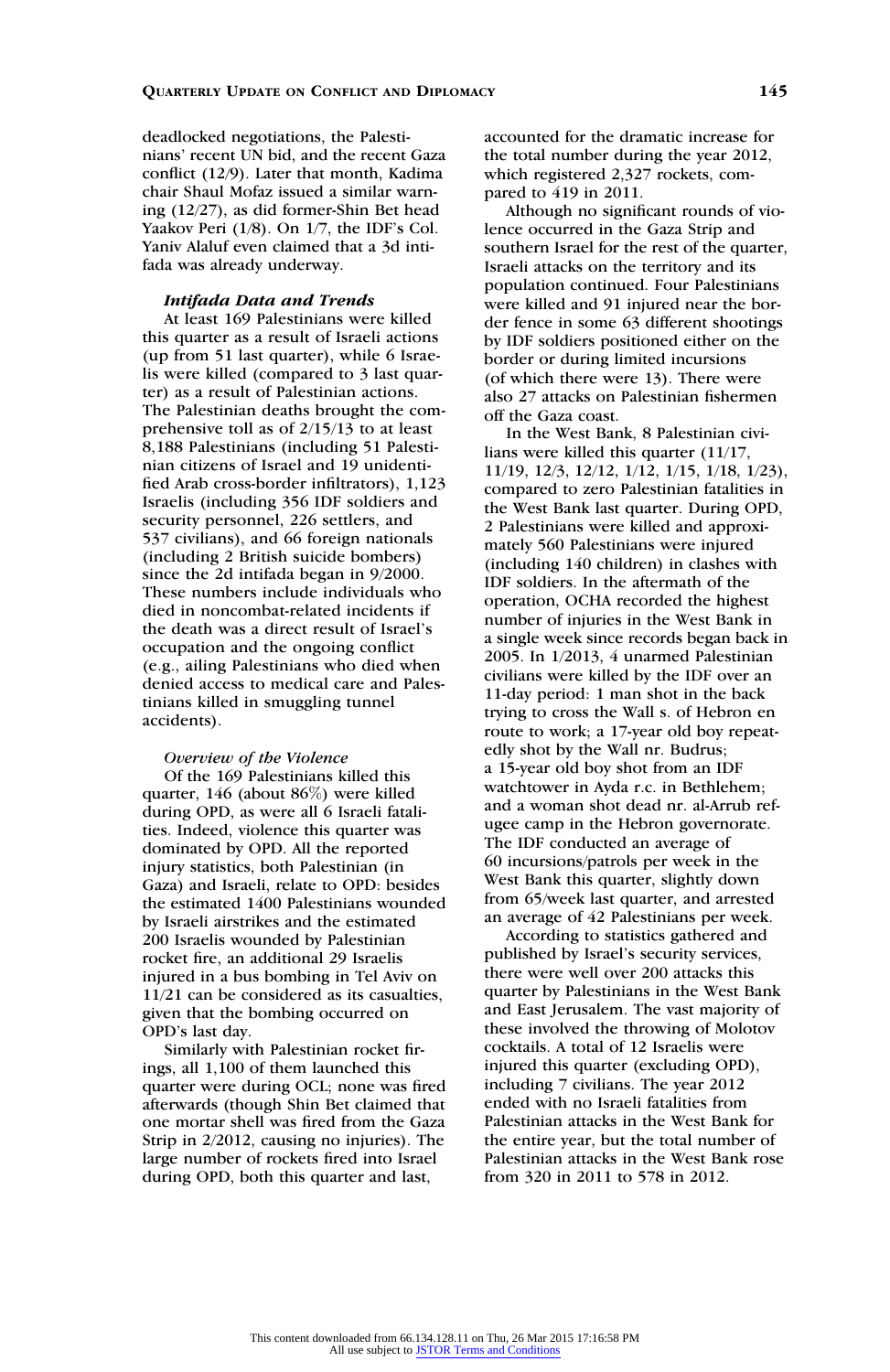Movement and Access Issues

During this quarter, freedom of movement and access for Palestinians in the West Bank was stable—reasonably good compared to past years. As of 12/31/12, OCHA reported 532 obstacles to movement in the West Bank, including 9 Green Line checkpoints and 59 internal checkpoints. Of note, however, the Israeli authorities in 12/2012 changed the system at the al-Hamra checkpoint, one of the most important crossings in the northern West Bank, no longer requiring Palestinians either to have permits to cross or to get out of their vehicles at the inspection point (12/4). The change was reportedly due to IDF plans to set up new facilities at the checkpoint. The IDF further issued its customary special seasonal permits for Palestinian Christians, with relaxed restrictions lasting about a month starting from late 2/2012. Five hundred permits went to residents of the Gaza Strip to travel to the West Bank, specifically Bethlehem, while 20,000 permits were allocated for West Bank Palestinians to enter Israel. Two hundred permits were issued for Palestinians wishing to travel abroad using Ben Gurion Airport.

Movement and access for the Gaza Strip remained largely unchanged this quarter, with Israel in total control of border crossings except Rafah, and with the IDF enforcing ''no-go'' zones near the border fence and out at sea. There were some changes, however, especially in the aftermath of OPD: a crucial part the ceasefire was an easing of Israeli restrictions on the movement of people and goods, as well as Palestinian access to the ''buffer zone'' nr. the border fence and fishermen's access Gaza's waters beyond 3 nautical miles.

In keeping with the easing, on 12/29 Egyptian authorities allowed building materials such as gravel into the Gaza Strip via the Rafah crossing for the 1st time since 2007 (there was a repeat delivery on 1/7). The materials were allowed in as part of rebuilding projects funded by Qatar. Meanwhile, in the last week of 12/2012 Israel began allowing into Gaza a daily quota of 20 truckloads of aggregates for the private sector via the Kerem Shalom crossing (through 1/2013, however, the daily average was only 15). Israel also announced that it would end

a ban on the import into Gaza of utility vehicles (e.g., refrigerated trucks, public transportation vehicles, etc.).

On the other hand, exports remained minimal, with the Israeli-imposed ban on exports to Israel and the West Bank continuing, and the only exception being set quantities of flowers, fruits, and vegetables leaving Gaza for Europe under a Dutch govt.-overseen program. Due to fuel shortages, the main power plant in Gaza was operating at only half capacity, so Gaza residents suffered from shortages of electricity (experiencing outages of up to 12 hours/day) as well as of gas. With deliveries averaging only 150 tons/day, in late 1/2013 Gaza officials called for more cooking gas deliveries to meet the daily requirement of some 250 tons. In terms of movement of people, the situation at Erez and Rafah crossings remained similarly restricted as before OPD.

Tunnels continued to be used to circumvent restrictions at border crossings. Airstrikes during OPD had reportedly destroyed or damaged dozens of tunnels, but subsequent repairs reportedly restored usage to 80% of the previous levels. Six Palestinians died in tunnel collapses during heavy rains in early 1/2013, bringing the number of people killed in tunnels since the network was established to over 200. In 2/2013, there were reports of an Egyptian crack down, with arrests of suspected smugglers and shutting down tunnels through flooding. The latter campaign was met with anger by Hamas officials, who said that attempts to forcibly shut the tunnels would not succeed without alternatives to import produce.

The quarter ended with Israeli television reporting (2/15) that indirect talks mediated by Egypt were underway between Israel and Hamas to ease the blockade by opening the Rafah crossing to construction materials and other staple items. A senior Hamas official confirmed the reports on 2/17.

# Regular Nonviolent Protests in the **Territories**

In the West Bank, regular weekly demonstrations against the occupation, settlements, and the separation wall continued this quarter in villages nr. Ramallah (Bil'in, Ni'lin, Nabi Salih), al-Ma'sara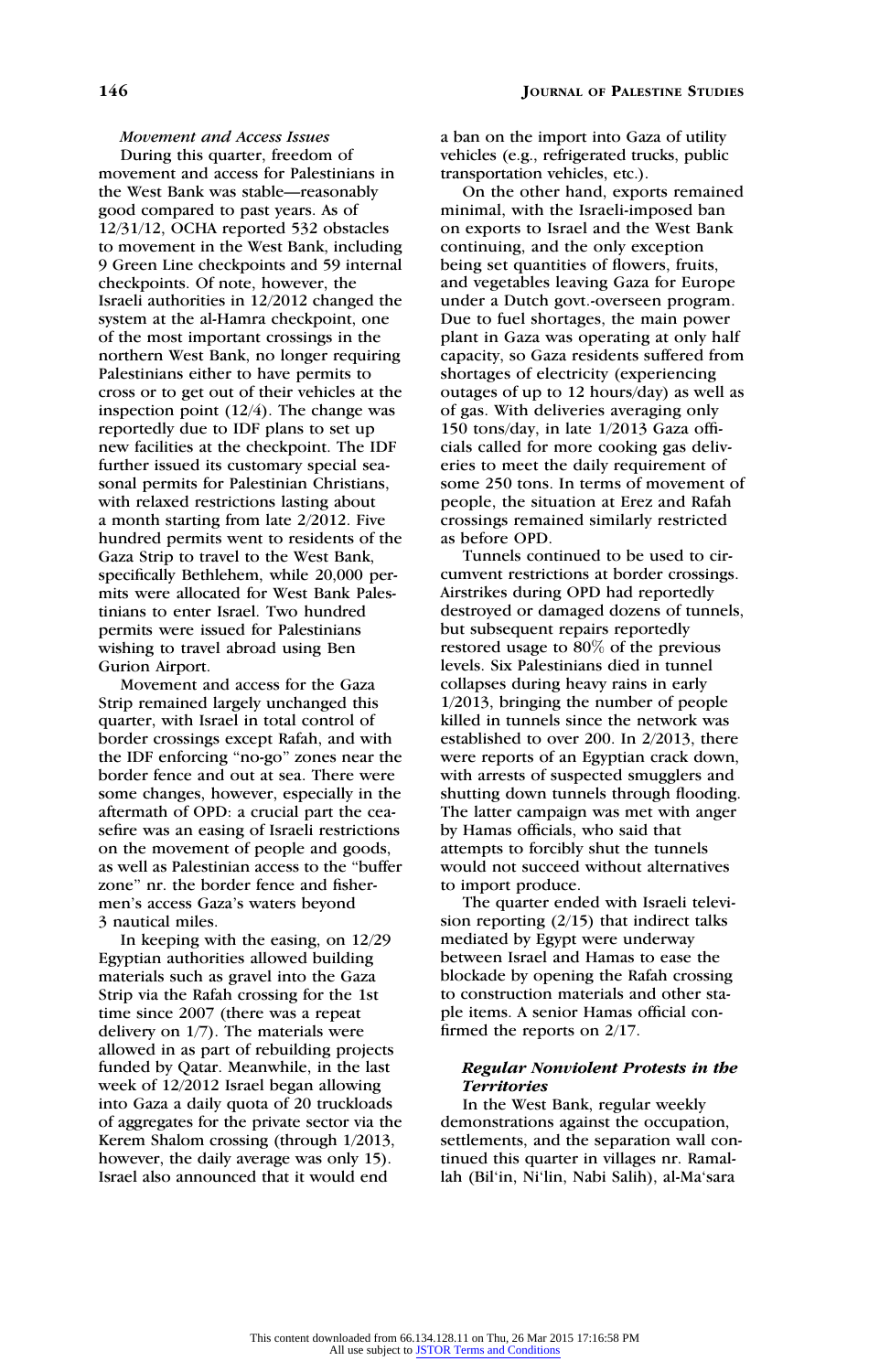village nr. Bethlehem, Beit Ommar nr. Hebron, and Kafr Qaddum village nr. Qalqilya. Following the usual pattern, Israelis and internationals joined Palestinians, with IDF soldiers using force (tear gas, rubber-coated bullets, and live ammunition) but mostly without serious injuries.

This quarter also saw a new form of nonviolent protest, namely the setting up of ''protest villages'' or camps in areas marked for particularly significant settlement development. In the most dramatic case, which drew considerable international media attention for the novelty of the protests and the importance of its location, took place on 1/11, when several hundred Palestinians erected a tent village called ''Bab al-Shams'' (''Gate of the Sun'') in the highly contentious E1 area nr. Jerusalem (see Doc. B2 and the press section of this issue). Though the Israeli Supreme Court had issued a temporary injunction against removing the protesters, on 1/13 about 500 IDF soldiers forcibly evicted from the site the some 100 Palestinians still there. On 1/16, after getting the court's approval, the IDF removed the tents themselves. Another high profile case followed on 1/18, when the "al-Karamah" ("Dignity") protest village was set up nr. Bayt Ika village close to Jerusalem. On 1/20 the encampment was stormed by IDF forces using stun grenades and tear gas to evict the protesters.

#### Settler Attacks on Palestinians

Settler violence was down this quarter, with 67 attacks (compared to 94 incidents last quarter). Many of the attacks were associated with the olive harvest, during which about 40 Palestinians were injured. Incidents included the uprooting of dozens of even 100s of trees (e.g. 11/23, 12/5, 12/27, 1/11, 1/17). The olive harvest season concluded in 2/2012; the number of settler attacks for the whole period was just over 50, the same as the harvest in 2011. OCHA's yearly statistics for the year 2012 reported a total of 8,600 trees burned, uprooted, or vandalized during 2012, down from 9,500 olive trees in 2011. In 1/2013, some 673 trees were damaged by settlers. So-called price tag acts of vandalism targeting Palestinian-owned property or vehicles

were also witnessed during the quarter (e.g. 11/28, 12/31, 2/14).

Of particular note was the repeated targeting of Qusra village nr. Nablus by settlers from Esh Kodesh outpost. On 12/31, around 200 olive trees were uprooted in a night raid by settlers that also saw residents assaulted and property damaged. Then, on 1/5, settlers returned to the village, firing live ammunition into the air, with IDF soldiers subsequently deployed to attack Palestinians defending themselves. On 1/10, Esh Kodesh settlers returned again to Qusra and opened fire on villagers, wounding 1 man in the leg. The same day, settlers from Yitzhar settlement attacked the village of Urif, in the Nablus governorate. IDF soldiers shot and wounded 1 man with live ammunition in the ensuing clashes. Overall, the 1st week of 1/2013 saw 18 Palestinians wounded by settler violence.

Settlers also encroached on Palestinian farmland and in some instances expanded their settlements by this means, including in Maskiot in the Jordan Valley (1/16), Elon Moreh nr. Nablus (1/16), and Halamish settlement nr. Ramallah (1/22). Another example was the Sde Bo'az settlement nr. Bethlehem, where on 1/8 settlers leveled land belonging to al-Khadr village, and over the following week, proceeded to uproot numerous trees in order to complete a road connecting the outpost to an extension of it.

# Demolitions and Confiscations

Approximately 186 demolitions were reported this quarter, a significant uptick from the previous quarter (150) and the quarter before that (27). January saw the largest number of demolitions, with 139 structures targeted in 20 separate incidents. These included 59 residential structures, which displaced 250 people. January's total was the highest for a single month in over 2 years. Continuing long-standing trends, the Jordan Valley and the Hebron area continued to be hardest hit. Three of January's largest incidents were in the Jordan Valley, with a total of 65 structures demolished, displacing 124 people (1/16, 1/17, 1/24). In the Hebron governorate, there were numerous demolitions of residential and agricultural properties (11/28, 12/4, 1/14,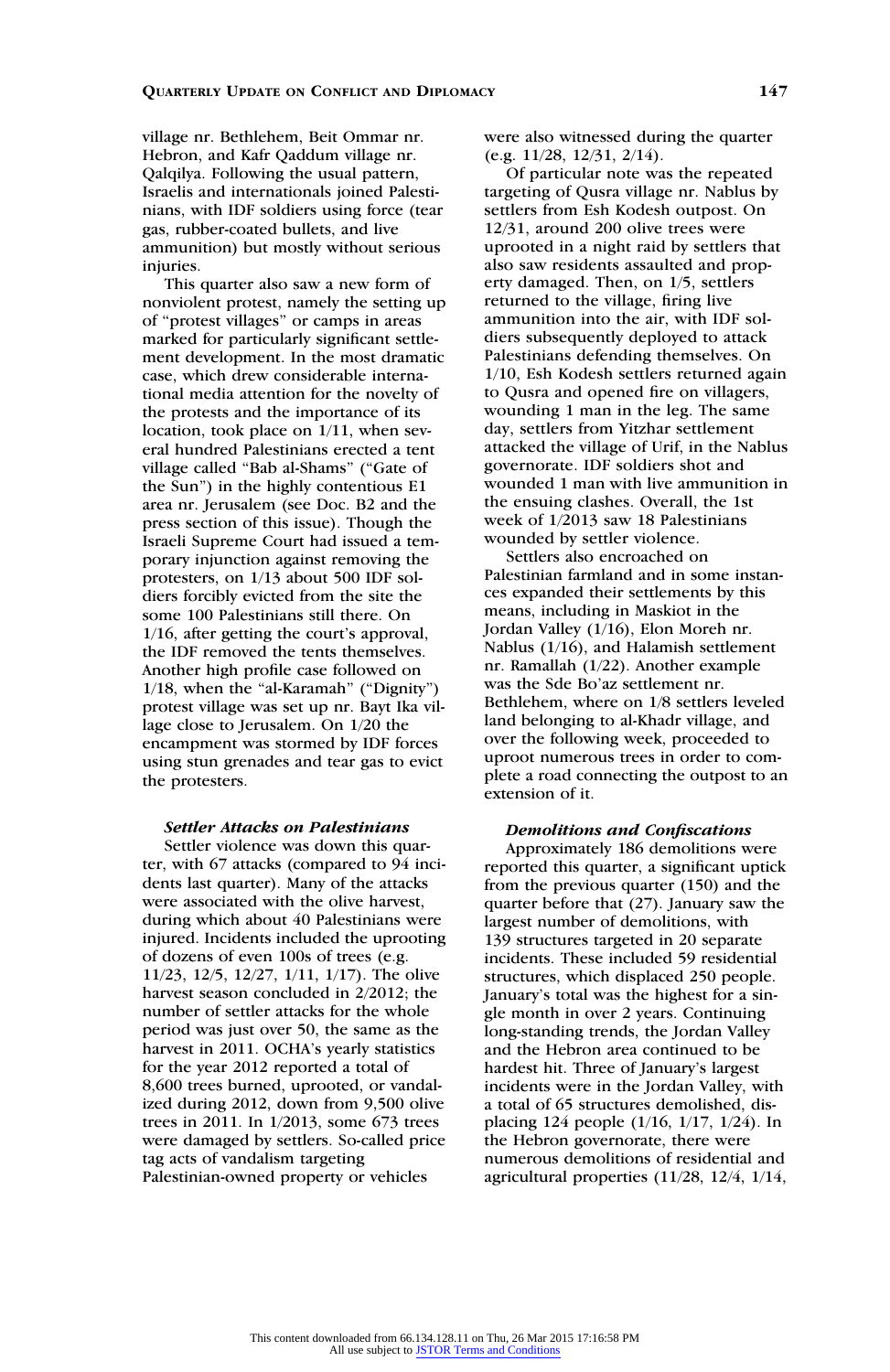1/21, 2/6, 2/7, 2/11), including 1 incident that destroyed 7 structures and displaced 29 people (1/21). There were also at least a half-dozen cases this quarter of demolition orders being served in localities across the West Bank (2 on 12/26, 1/22, 1/23, 2/4, 2/5).

Meanwhile, demolitions continued in East Jerusalem (12/11, 1/8, 1/15, 1/28,  $2/5$ ). Ha'Aretz reported (12/4) that Interior Ministry supervisors had resumed patrols in Palestinian East Jerusalem neighborhoods to prepare for demolitions. On 1/29, though stop-work orders were obtained for the 13 household Jerusalem neighborhood of Anata (on the West Bank side of the separation wall), final demolition will go forward if legal appeals fail, placing over 70 people at risk of displacement. The community's land has been gradually requisitioned over the years for, among other things, a nearby Israeli military base.

# INTRA-PALESTINIAN DYNAMICS

The quarter began with positive gestures concerning national reconciliation as a result of the united front sought by senior Fatah and Hamas leaders during and in the wake of Israel's OPD attack on the Gaza Strip. After the successful UN bid, which was ultimately backed by Hamas, PA officials also indicated that they would focus on furthering national unity (12/5). At a rally in Gaza City celebrating the OPD ceasefire on 11/22, PM Ismail Haniyeh was joined by Fatah's Nabil Shaath, while a Fatah delegation joined Haniyeh for a ceremony a few days later (11/27) to honor bereaved families. Subsequent positive gestures included prisoner releases by both Hamas (11/25, 12/28) and the PA (11/25), as well as the return to the Gaza Strip of several Fatah members who had fled during the civil strife in 2007 (12/2, 12/3, 1/24). On 12/7, Hamas chief Khalid Mishal visited the Gaza Strip for the 1st time to mark the 25th anniversary of Hamas's founding. The PA also allowed Hamas supporters to hold celebratory rallies in West Bank cities (12/13). Shortly thereafter, it was Fatah's turn to hold anniversary festivities, including in Gaza. It initially appeared that Hamas would facilitate an event in Gaza planned for

12/17, but disputes about the location (12/25, 12/27, 12/28) delayed the rally, which eventually took place on 1/4. The rally drew a crowd of hundreds of thousands, the 1st such open show of support for Fatah in Gaza since 2007.

In 1/2013, a new push began to move the process of reconciliation forward, with PA pres. Abbas and Hamas leader Mishal initially holding separate meetings with Egyptian pres. Mohamed Morsi in Cairo (1/9). The focus of the talks was on forming a Palestinian unity govt. and holding overdue presidential and parliamentary elections in the West Bank and Gaza Strip. On 1/10, the Egyptian govt. announced that Fatah and Hamas had agreed to start implementing previous reconciliation agreements. Abbas spokesperson Nabil Abu Rudayna said the 2 sides had agreed to form several joint committees, including one dealing with presidential and parliamentary elections in the West Bank and Gaza Strip and another dealing with the formation of a Palestinian unity govt. and rebuilding the PLO. There followed a series of announcements concerning the formation of various oversight committees (1/17, 1/21), but by 2/10 further talks in Cairo had not progressed on some the substantial issues on the table. A complicating factor for reconciliation efforts was the ongoing targeting of Hamas members in the West Bank by PA security forces, such as the arrest of 25 members in 48 hours on 2/7.

On 1/30, the Central Elections Comm. (CEC) announced plans to begin registering voters in the Gaza Strip in preparation for national parliamentary and presidential elections, a key part of the national reconciliation efforts (1/30). Voter registration duly started on 2/11, with the process still ongoing at the end of the quarter. Despite the registration drive, it was unclear exactly how, or even if, elections would take place. On 2/12, senior Fatah official Azzam al-Ahmad said that Pres. Abbas had begun consultations to form a unity govt. of technocrats that would be sworn in when the CEC finished updating the voter registry. The next day Abbas said (2/13) that Hamas was opposing elections for the time being despite their apparent agreement on a timetable relating to the formation of a unity govt. and subsequent elections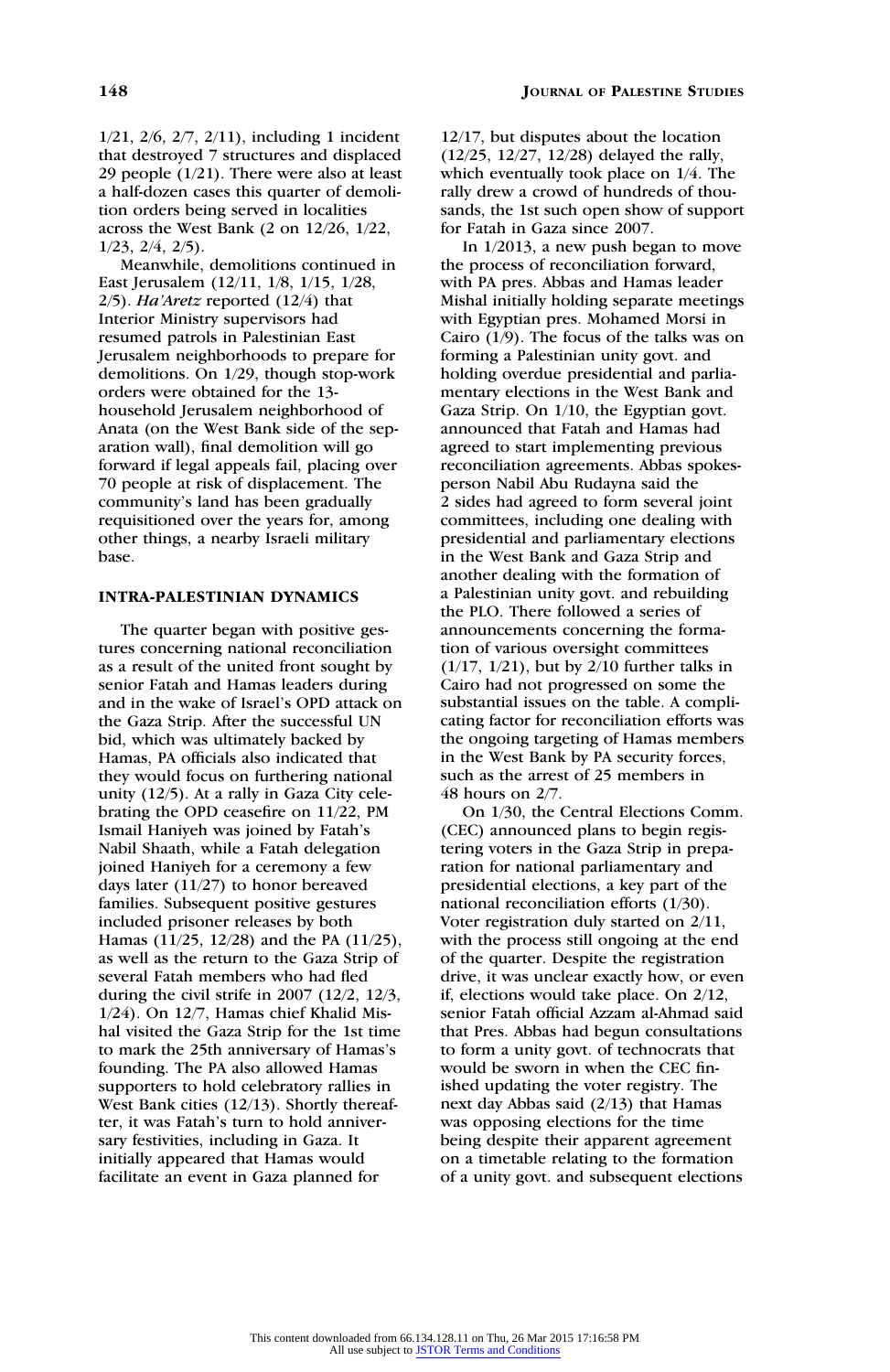that would take place 3 months after the CEC completed its preparatory work  $(2/13)$ .

Another significant track of the national reconciliation process involved PLO reform. A meeting in Cairo on (2/9–10) intended to integrate Hamas and Islamic Jihad into the PLO did not produce any breakthroughs, though PM Haniyeh said that the talks had not entirely collapsed. Some of the main differences, aside from the process leading to elections, included whether the Palestine National Council (PNC) should follow proportional representation or the same system as the parliament  $(2/9)$ . Meanwhile, the quarter also saw grassroots efforts in Palestinian communities around the world demanding elections for the PLO's PNC (2/13).

#### Internal Governance

Israel's decision, following the PLO's UN bid in 11/2012, to withhold the customs duties it collects for the PA contributed to the PA's inability to pay tens of thousands of employees. As a result, Fatah and the PA faced numerous strikes this quarter by teachers, govt. employees/ civil servants, and public transport workers (12/17, 12/19, 1/8, 1/14, 1/26, 1/29). There were also protests in Balata r.c. in Nablus and Jenin r.c. (1/10, 1/21), where masked gunmen claiming affiliation to Fatah paraded in the camp, protesting that they were being targeted by the PA security forces. This public spectacle moved Pres. Abbas to convene his security chiefs (1/17) and to stress the PA's monopoly on the use of force.

In the Gaza Strip during this quarter, Hamas's banning (12/27) Palestinian journalists from speaking with the Israeli media and govt. officials (12/27), caused considerable anger. There was even more uproar—including international criticism—when Hamas detained a number of Fatah-affiliated journalists in late 1/2013 (1/22, 1/28).

There were no major internal party developments in either Fatah or Hamas this quarter. Fatah's advisory council met in Ramallah in 12/2012 to discuss the future of the party and the PA, including the prospect of holding a 7th Fatah conference (12/23, 12/26). Hamas, meanwhile, delayed the leadership elections

that had been expected at the end of 2012 (1/23).

### PALESTINIAN OPINION

The following data are excerpted from a poll conducted by the Jerusalem Media and Communication Center (JMCC) between 6 and 11 December 2012. Results are based on a survey of 1,199 men and women from the West Bank (including East Jerusalem) and the Gaza Strip. The poll, the 78th in a series, was taken from JMCC's website at www.jmcc.org.

1. In general, what is the best method to achieve the Palestinian people's goal of ending the occupation and establishing a state?

|                  | West<br>Bank | Gaza                    | Total   |
|------------------|--------------|-------------------------|---------|
| a. Peaceful      |              |                         |         |
| negotiations     |              | 45.3\% 32.2\% 40.4\%    |         |
| b. Armed         |              |                         |         |
| resistance       |              |                         |         |
| (armed           |              |                         |         |
| intifada)        |              | 26.0\% 43.6\% 32.6\%    |         |
| c. Non-violent   |              |                         |         |
| resistance       |              |                         |         |
| (peaceful popu-  |              |                         |         |
| lar intifada)    |              | 22.0\% 21.8\% 21.9\%    |         |
| d. Other         |              | $1.3\%$ $1.8\%$ $1.5\%$ |         |
| e. I don't know/ |              |                         |         |
| No answer        | $5.4\%$      | $0.6\%$                 | $3.6\%$ |

2. There is a debate on the future of the PNA whereby some people believe that dissolving the PNA is necessary now while others believe that the perpetuation of the PNA and maintaining it is a necessity. What do you think?

|                                          | West | Bank Gaza Total         |  |
|------------------------------------------|------|-------------------------|--|
| a. Dissolving the<br>PNA is<br>necessary |      | 23.1\% 14.9\% 20.0\%    |  |
| b. Perpetuating<br>and                   |      |                         |  |
| maintaining the<br>PNA is                |      |                         |  |
| a necessity<br>c. I don't know/No        |      | 71.4% 80.7% 74.9%       |  |
| answer                                   |      | $5.5\%$ $4.4\%$ $5.1\%$ |  |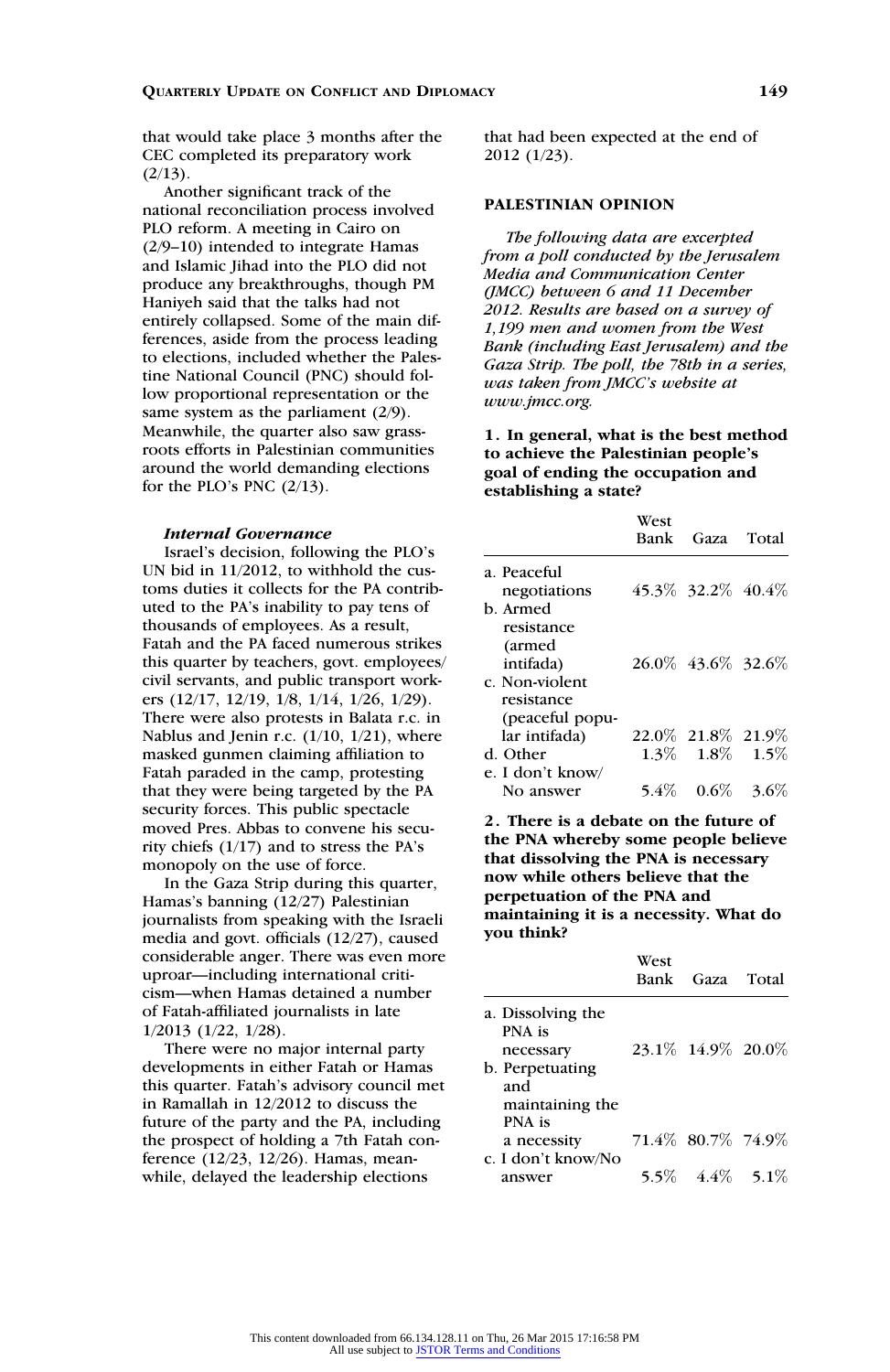3. Now that the Gaza war has ended, who do you think is the winning side? Israel, Hamas, Israel and Hamas or neither Israel nor Hamas?

|                   | West | Bank Gaza Total         |  |
|-------------------|------|-------------------------|--|
| a. Israel         |      | $1.7\%$ $1.8\%$ $1.8\%$ |  |
| b. Hamas          |      | 72.0% 68.4% 70.6%       |  |
| c. Israel and     |      |                         |  |
| Hamas             |      | $2.0\%$ 4.7\% 3.0\%     |  |
| d. Neither Israel |      |                         |  |
| nor Hamas         |      | 20.8\% 23.6\% 21.9\%    |  |
| e. I don't know/  |      |                         |  |
| No answer         |      | $3.5\%$ $1.5\%$ $2.7\%$ |  |

4. Do you support the continuation of military operations against Israeli targets as an appropriate response under current political conditions or do you oppose them and believe they harm Palestinian national interests?

|                                                                                                                                                 | West<br>Bank | Gaza Total                 |  |
|-------------------------------------------------------------------------------------------------------------------------------------------------|--------------|----------------------------|--|
| a. An appropriate<br>response under<br>current political<br>conditions<br>b. Oppose them<br>and believe<br>they harm<br>Palestinian<br>national |              | 48.7\% 54.4\% 50.9\%       |  |
| interests                                                                                                                                       |              | $41.0\%$ $43.6\%$ $42.0\%$ |  |
| c. Others                                                                                                                                       |              | $1.1\%$ $1.1\%$ $1.1\%$    |  |
| d. I don't know/                                                                                                                                |              |                            |  |
| No answer                                                                                                                                       |              | $9.2\%$ 0.9\% 6.0\%        |  |

5. The Palestinian leadership recently headed to the UN to obtain an upgrade in Palestine's status at the UN. Do you believe this is a good step that serves Palestinian national interests, a bad step that harms Palestinian national interests or a step that won't make any difference?

|                                                                       | West | Bank Gaza Total      |  |
|-----------------------------------------------------------------------|------|----------------------|--|
| a. A good step that<br>serves<br>Palestinian<br>national<br>interests |      | 70.8\% 81.8\% 74.9\% |  |

| b. A bad step that |                      |  |
|--------------------|----------------------|--|
| harms              |                      |  |
| Palestinian        |                      |  |
| national           |                      |  |
| interests          | $7.6\%$ 2.9% 5.8%    |  |
| c. The step won't  |                      |  |
| make any           |                      |  |
| difference         | 18.4\% 15.1\% 17.2\% |  |
| d. I don't know/   |                      |  |
| No answer          | 3.2\% $0.2\%$ 2.1\%  |  |

# 6. Which Palestinian personality do you trust the most?

|                | West | Bank Gaza Total      |         |
|----------------|------|----------------------|---------|
| Mahmoud Abbass |      |                      |         |
| (Abu Mazen)    |      | 29.8% 30.7% 30.1%    |         |
| Ismail Haniyeh |      | 12.3\% 25.8\% 17.3\% |         |
| Khaled Misha'l |      | 5.7\% 6.4\% 6.0\%    |         |
| Marwan         |      |                      |         |
| al-Barghouti   |      | 3.1\% 6.0\%          | $4.2\%$ |
| Ahmad Sa'adat  |      | $2.5\%$ 1.6%         | $2.2\%$ |
| Others         |      | 7.3\% 14.2\%         | $9.9\%$ |
| I don't trust  |      |                      |         |
| anvone         |      | 27.0\% 14.4\% 22.3\% |         |
| No answer      |      | $12.3\%$ 0.9% 8.0%   |         |
|                |      |                      |         |

# FRONTLINE STATES

#### EGYPT

This quarter was marked by profound domestic political unrest, as many Egyptians became polarized on issues such as the powers of the presidency and the new constitution. On 11/22, Pres. Morsi issued decrees protecting the constituent assembly from possible dissolution by the judiciary and giving greater authority to himself, beyond court review, notably to take ''due measures and steps'' to deal with any "threat" to the revolution and national unity. This triggered days of protests and violent clashes which resulted in 2 deaths and 100's of injuries within the week (11/28). By 11/30 the Islamist-dominated constituent assembly finalized the new constitution by voting, one by one, on its 230 articles for over 16 hours. The proposed constitution would provide for a stronger parliament but also preserve much of the military's power and maintain that Egyptian law is rooted in the ''principles of Islamic law.''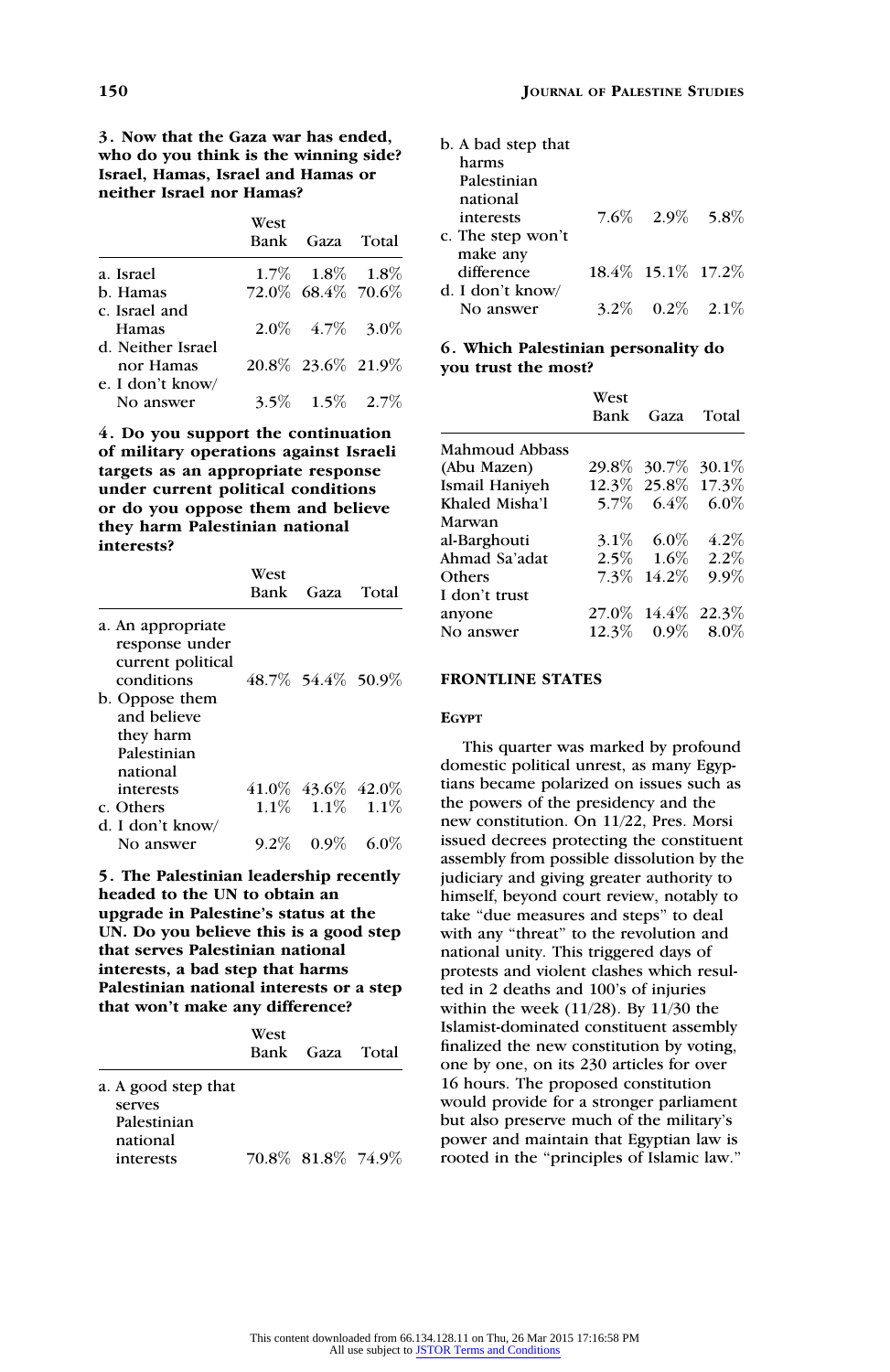#### QUARTERLY UPDATE ON CONFLICT AND DIPLOMACY 151

A referendum on the constitution was set for 12/15. The weeks leading up to it were marked by further protests, both in the streets (on 12/5, for example, fighting left 5 dead and 350 injured) and in the form of civil disobedience, with strikes by judges and media workers. By 12/7, the clashes prompted the UN High Commissioner for Human Rights, Navi Pillay, to express alarm at the rising casualty toll and to suggest that flaws in the constitution and the method of its preparation were a major reason for the unrest. On 12/11, the International Monetary Fund delayed a \$4.8bn loan to Egypt until 1/2013. A week before the referendum, on 12/8, Pres. Morsi made a concession to the opposition by canceling the decree that gave him sweeping powers, but insisted (also on 12/8) that the constitutional referendum go forward as planned. The vote took place over 2 weekends and the referendum was approved by about 63% in the 2 rounds combined, though turnout was only around 30%–33% of eligible voters  $(12/22)$ .

A new bout of street clashes broke out toward the end of 1/2013, sparked by both the anniversary of the 2011 uprising and the death penalty and harsh sentencing of persons judged responsible for the Port Said soccer stadium disaster in 2/2012. In the 1/2013 protests, about 50 people were killed over a few days (1/24–27), with particularly intense clashes between protesters and security forces in Port Said, prompting Pres. Morsi to declare a month-long state of emergency in 3 cities along the Suez Canal. A final complication for Egypt's internal instability was the prospect of a retrial of deposed former Pres. Husni Mubarak after an appeals court overturned his life sentence (1/13).

Regionally, Egypt had a high-profile this quarter thanks to its critical role in securing a cease-fire between Israel and Hamas to end OPD. When the cease-fire was announced on 11/21, it was at a press conference in Cairo with Egyptian FM Mohammed Kamel Amr standing alongside U.S. secy. of state Hillary Clinton, and both Clinton and pres. Obama praised Morsi's contribution to securing the agreement (see "Operation Pillar of Defense and a Cease-Fire'' under the Palestinian-Israeli Conflict, above).

Meanwhile, the Egyptian govt. continued to work with the U.S. to secure de-escalation between Israel and Hamas, and helped maintain indirect lines of communication between them concerning the cease-fire terms, such as easing border restrictions and preventing arms smuggling (11/26, 12/21, 12/30). Egypt demonstrated solidarity with Hamas and the Palestinians (most notably when PM Hesham Kandil visited the Gaza Strip on 11/16, in the midst of OPD), while also angering Hamas officials by attempting (e.g.  $11/28$ ,  $2/11$ ) to close down tunnels linking the Gaza Strip to Egypt (for more on this, see ''Movement and Access'' above). With regard to internal Palestinian politics, Egypt continued work mediating talks between Hamas and Fatah (see ''Intra-Palestinian Dynamics'') as Palestinian domestic political turmoil disrupted the already fraught national reconciliation process.

In another dimension of its regional role this quarter, Egypt continued to consolidate its improved relations with Iran. Iranian pres. Mahmoud Ahmadinejad visited Cairo (2/5) for an Islamic summit (the 1st trip to Egypt by an Iranian president since 1979). Pres. Morsi received (1/10) Iranian FM Ali Akbar Salehi on the latter's 3d visit to Cairo since Morsi took office.

The lack of security in the Sinai continued to be a problem for Egypt this quarter. There were numerous instances in which Egyptian security forces found and confiscated (12/15, 1/10, 1/4, 1/12, 2/5, 2/15) explosives or weapons caches—including anti-aircraft gun rounds, RPG launchers, anti-tank missiles, and disassembled rockets mainly suspected to have come from Libya—en route to the Gaza Strip. On 1/20, Egyptian media reported that police had seized 5 tons of explosives over the previous 3 months. There were also attacks on Egyptian security forces (1/6 and 1/11), for which vaguely identified "extremists" (i.e., Islamist extremist groups) were blamed; such groups are also believed to be responsible for the infrequent rocket fire from the Sinai Peninsula into Israel (e.g. on 11/16, during OPD). In their year-end-report, Israel's security service Shin Bet declared (1/24) that 8 rockets had been fired at Israel from the Sinai during 2012. On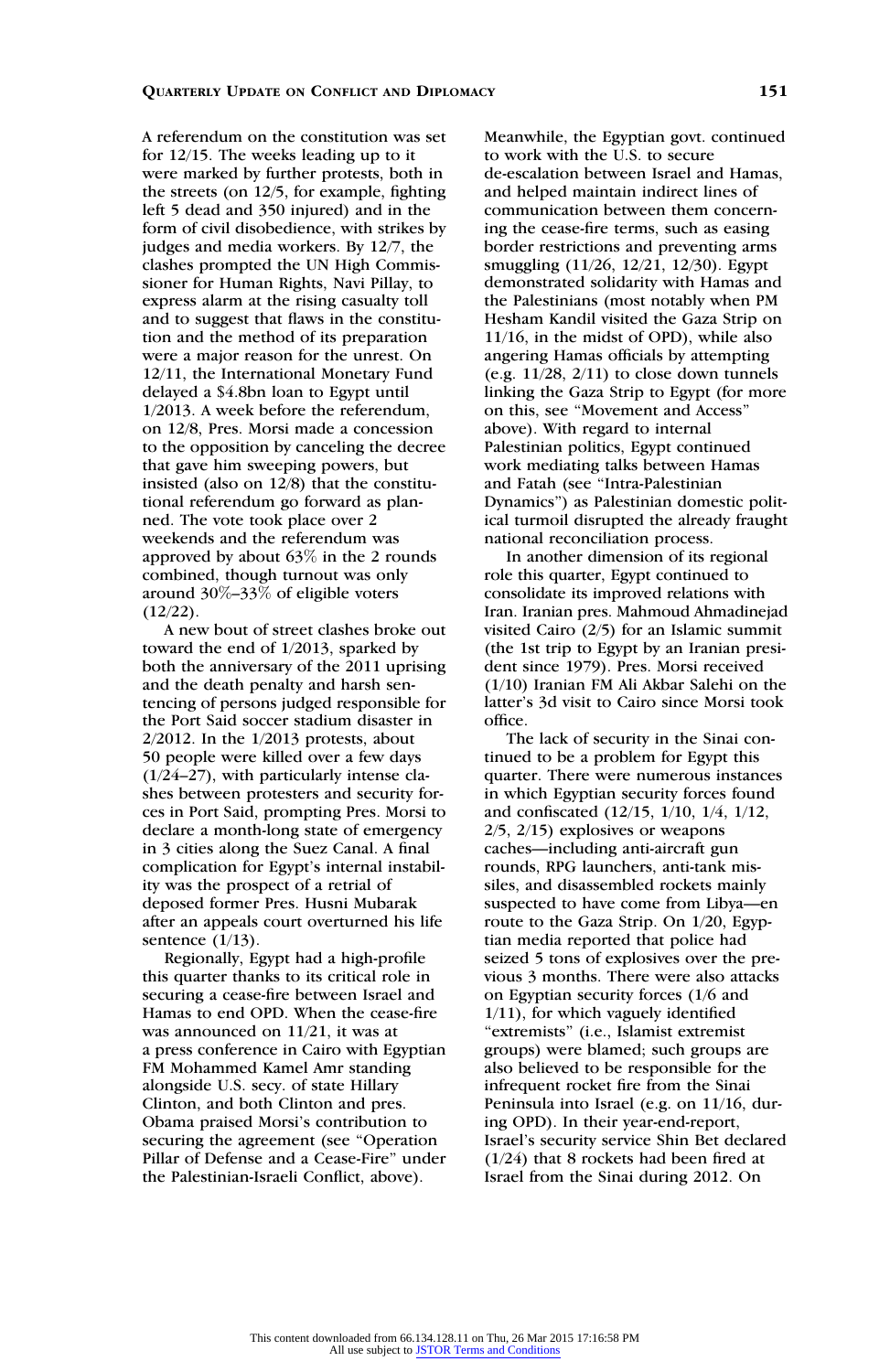1/10, the IDF closed a section of highway nr. the Egyptian border to civilian traffic, citing security concerns related to the Sinai unrest. Meanwhile, the Obama administration was taking the problems in the Sinai seriously enough to send U.S. undersecretary of defense for intelligence, Michael Vickers, to Cairo (1/6) for 2 days of meetings concerning the issue.

#### **JORDAN**

During this quarter, Jordan made some low-key efforts to stimulate the Israeli-Palestinian peace process. King Abdallah visited Ramallah for talks with Pres. Mahmud Abbas and other senior officials on 12/6, met Israeli pres. Shimon Peres at the World Economic Forum in Davos, Switzerland (1/25), and held talks with Hamas leader Khalid Mishal (1/30). In 1/2013, Abdallah told the French media that Jordan was working with European countries to restart the stalled negotiations (1/13). More controversially, Jordan was engaged in secret talks with officials from Israel's Tamar natural gas field about exporting gas to power a potash plant on the Jordanian side of the Dead Sea, according to Israeli media  $(2/15)$ .

The fallout from Syria's civil war manifested itself primarily through the influx of refugees. The UN refugee agency estimated (1/2) that Jordan was hosting some 120,000 registered Syrian refugees, about 25% of the regional total. On 1/29, UNICEF representative to Jordan Dominque Hyde revealed that over 21,000 Syrian refugees had arrived at the country's only refugee camp in the previous week alone. There were also security concerns related to the conflict in Syria, with anonymous govt. officials in Israel confirming a story reported in al-Quds al-'Arabi that PM Netanyahu had secretly met King Abdallah in Amman to discuss the risk of Syria's chemical weapons falling into the hands of armed Islamist groups (12/26).

Domestically, Jordan's main focus this quarter—besides further protests (11/16, 11/20) over rising fuel prices—was the parliamentary election scheduled for 1/23. The Muslim Brotherhood–affiliated Islamic Action Front urged a boycott on the grounds that the electoral system was biased in favor of rural tribal areas, where pro-regime sentiment is highest, to the detriment of the large, more densely populated urban areas, where pro-Brotherhood views are strong among poor Palestinians. In the elections for the lower house, 1,425 candidates competed for 150 seats, up from 120. The results saw pro-govt. candidates maintain their dominance of the parliament, though 37 Islamist and other govt. critics won seats in the legislature.

#### **LEBANON**

Continuing spillover from the Syrian civil war this quarter threatened to have serious consequences for Lebanon's fragile political fabric. Serious armed clashes took place in Tripoli between Sunni Muslim and Alawite militias, killing dozens in early 12/2012 (12/5, 12/9). On 2/4, a Lebanese judge issued arrest warrants for Syrian intelligence official Brig. Gen. Ali Mamlouk and his aide for alleged involvement in a bombing plot in Lebanon. Against this background, the U.S. govt. gave (1/7) the Lebanese army 200 armored vehicles to help respond to crises. Lebanon also received thousands of refugees fleeing the violence in Syria, with the UN reporting that the country hosted some 130,000 of the total 478,000 registered refugees throughout the region  $(1/2)$ .

Hizballah was under political pressure this quarter because of its pro-Asad position vis-à-vis the Syrian civil war. In addition, the Bulgarian govt. publicly accused (2/5) the organization of responsibility for a bomb attack targeting Israeli tourists in Burgas, Bulgaria, in 2012. Deputy Hizballah leader Naim Qassem denied responsibility for the bombing the very next day (2/6), saying that Israel was behind the ''allegations and incitements.'' Meanwhile, U.S. secy. of state John Kerry and White House counterterrorism adviser John Brennan on 2/5 joined Israel in calling upon the EU to take ''proactive action'' against Hizballah, typically assumed to mean placing the organization on a list of proscribed terrorist groups.

Tensions on the border with Israel were heightened this quarter due to the large number of Israeli violations of Lebanese sovereignty. Early in 2013, Lebanon lodged (within the context of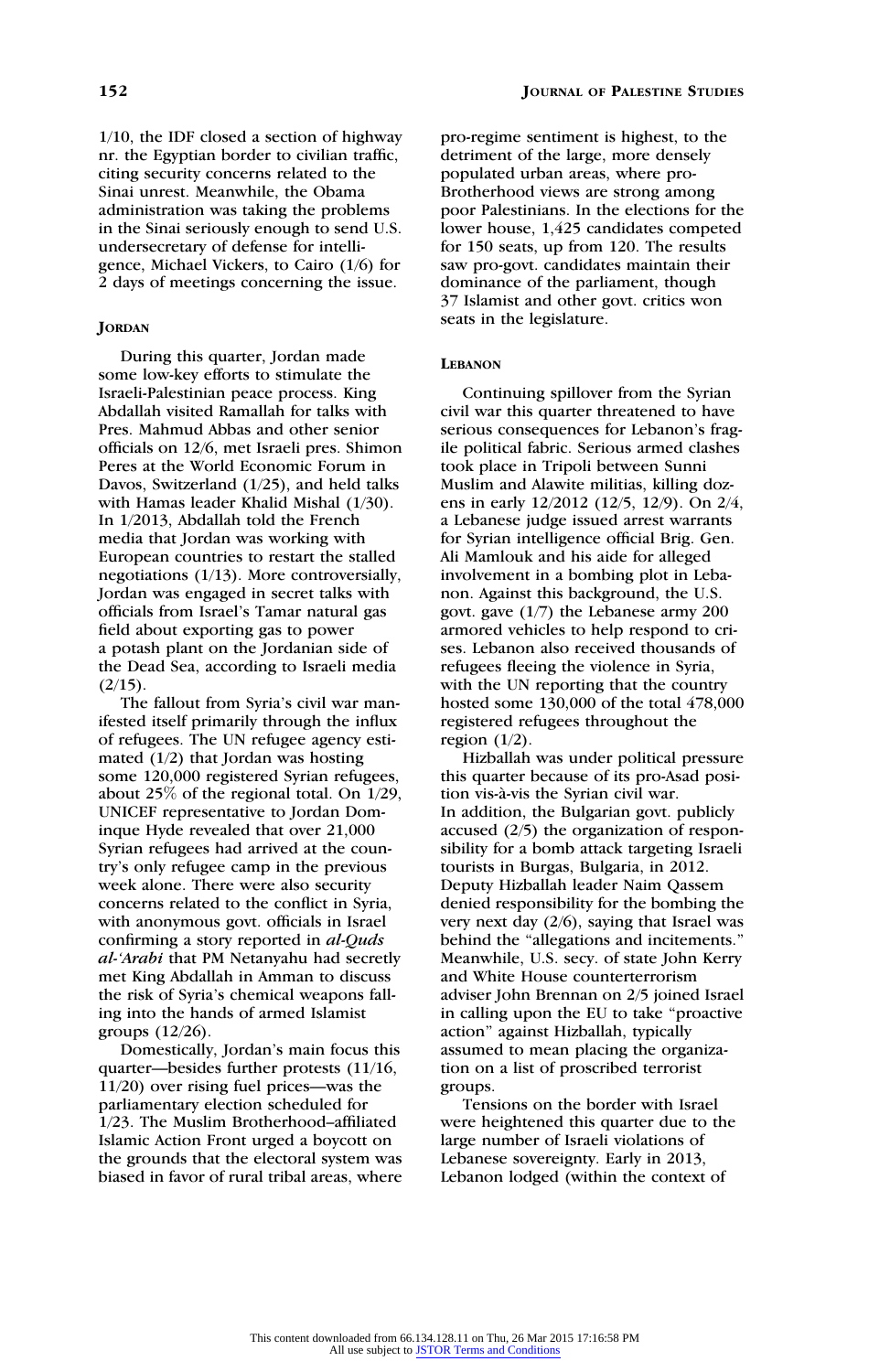UN Security Council Res. 1701) several complaints with the UN (1/23, 1/30, 2/8) about Israeli warplanes overflying Lebanon's territory. In 12/2012 alone, according to a report submitted on 2/8 by Lebanese amb. to the UN Nawaf Salam, Israel violated UNSC Res. 1701 a total of 54 times with its incursions into Lebanese airspace.

# **SYRIA**

Developments in Syria's civil war this quarter saw some rebel consolidation and gains, but neither the opposition nor govt. forces gained a clear upper hand. There were, however, significant though not breakthrough political developments. In 12/2012, Syrian rebel commanders joined forces under a united command, albeit excluding 2 of the more radical Islamist groups in a move at least partly designed to allay Western concerns (12/8). Syrian rebel commanders said they expected greater military assistance from the Gulf states after forming the new united command structure (12/10). On 12/12, U.S. pres. Obama announced that the Americans would formally recognize the Syrian National Coalition for Revolutionary and Opposition Forces (SNC) as the de facto govt. in regions under rebel control, and invited the opposition umbrella group head Moaz al-Khatib to Washington. In 1/2013, al-Khatib provoked dissent from within the opposition groups by expressing willingness (1/30) to negotiate with members of Pres. Bashar al-Asad's govt. to end the civil war, but the rebels reiterated the offer of peace talks on the assumption that Asad himself would have no role in a transitional govt. (2/1, 2/15). In 2/2013, the Syrian minister for national reconciliation said (2/11) he would meet the SNC's al-Khatib in any foreign city for talks.

Meanwhile, the UN and Arab League's peace envoy Lakhdar Brahimi continued to struggle to make headway on securing a ceasefire of any sort. Appointed in August 2012 (see JPS 166), Brahimi's proposal in October 2012 for an 'Id al-Adha ceasefire was largely ignored by both sides, and talks on a possible transition plan (e.g. in Damascus on 12/26-27) led to nowhere. On 1/29, Brahimi insisted he would not quit his role,

despite being stymied by differences of opinion in the Security Council about how best to proceed.

On a humanitarian level, according UN Human Rights Commissioner Pillay  $(1/2/13)$ , the Syrian death toll from 3/2011–11/2012 had risen above 60,000. In terms of the Syrian refugee crisis, by 12/2012 the number of UN-registered refugees hit 478,000 (1/2), with Turkey hosting the largest number of registered Syrian refugees, followed by Lebanon, Jordan, and Iraq. By 2/2013, an exodus rate of roughly 5,000 people daily meant that the UN was reporting a total refugee population of some 800,000 (2/8).

#### Palestinians in Syria

The Yarmuk r.c. in Damascus was the focus of intense fighting this quarter, with a particularly bloody episode on 11/16, when a bombing raid by the Syrian air force killed over 20 civilians leading thousands of Palestinian refugees to flee for safety. Indeed, most of the Yarmuk's residents left the camp during the fighting, to the extent that Palestinian pres. Mahmud Abbas offered to take in refugees (an idea that never got off the ground due to reported Israeli stipulations). On 1/6, talks between PLO leaders, the Free Syria Army, and Syrian govt. forces were held in the aim of reaching a deal to end the fighting in and blockade of Yarmuk r.c., including the withdrawal of rebel fighters and the end to army shelling. While the talks continued, refugees returned to the camp amid calls for the Palestinians in Syria to be a ''neutral party'' in the civil war. According to Hamas figures (1/11), some 885 Palestinians had been killed in Syria and 20,000 had fled. With a deal to exempt the camp from fighting still pending, fighting (and casualties) continued (2/3, 2/6).

#### Impact on Israel

Incidents on the border between the Israeli-occupied Golan Heights and Syrian territory, such as gunfire and infrequent mortar fire from Syria, continued (11/25, 12/5, 2/13). UN secy.-gen. Ban Ki-moon accused (12/3) the Syrian govt. of serious violations of the 1974 force separation agreement between Israel and Syria in the Golan Heights, while the UN forces, deployed since 1973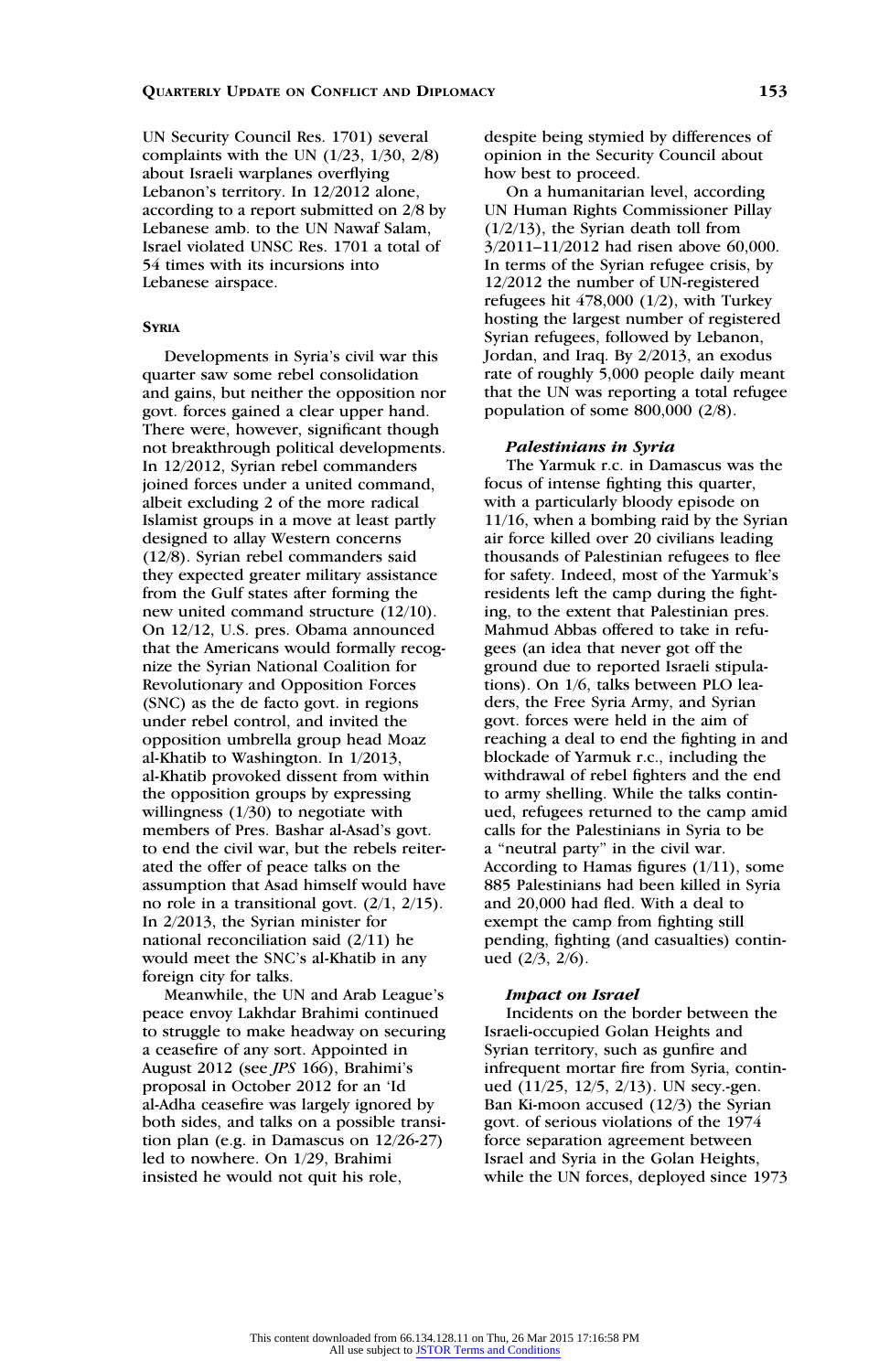to monitor the Israeli-Syrian cease-fire, announced that they would reinforce security due to threats posed by Syrian rebels (12/5). The UNSC passed a resolution (12/19) drafted by the U.S. and Russia on extending the peacekeeping mission in the demilitarized zone between Syria and Israel, with the text expressing concern at the presence in the zone of both govt. and rebel forces. By 1/2013, PM Netanyahu considered the situation serious enough to vow (1/6) to build a fortified fence along the border, while senior IDF officers briefed (1/13) the govt. that Syrian armed opposition groups had taken up positions along the border. On 2/3, the Sunday Times reported that Israel was considering establishing a 10-mi. buffer zone inside Syria to protect itself from rebels. Separately, concerns about Syria's chemical weapons prompted Netanyahu to secretly meet (12/26) Jordan's King Abdallah in Amman to discuss the risk of such weapons falling into the hands of armed Islamist groups.

The most striking news of the quarter, however, was an Israeli air strike on a weapons convoy inside Syria, en route to Lebanon (1/30). The attack was initially shrouded in confusion, with Israel keeping silent and the media reporting anonymous Western intelligence claims and Syrian counterclaims about the location and target of the strike. Though the Syrian govt. claimed that a military research center had been struck, most reports mentioned only that Israel had destroyed a convoy of anti-aircraft weaponry bound for Hizballah in Lebanon; the matter was resolved with a statement by U.S. officials that the convoy had been the target, but that the research center had suffered collateral damage.

In the aftermath of the strike, the Syrian govt. summoned the head of the UN peacekeeping mission in the Golan Heights to protest the raid. The Russian Foreign Ministry said that the attack, if confirmed, constituted a violation of the UN Charter and was ''unacceptable.'' The Arab League condemned what it called ''cruel aggression,'' while Hizballah released a statement expressing ''solidarity'' with Syria and calling the strike ''barbaric aggression'' (1/31). A few days later, comments by Israeli DM Ehud Barak at a security conference in Munich were

taken as a hint of admission that Israel was behind the air strike.

# REGIONAL AFFAIRS

While the Syrian civil war continued to dominate regional affairs, there were indications of frustration in the Arab League about the Israeli-Palestinian diplomatic impasse. At an Arab League meeting on 12/9, Qatari PM Shaykh Hamad Bin-Jassem al-Thani called for rethinking the 2002 Arab peace initiative in light of zero results in a decade of peace process and Quartet-led efforts. To Hamad's warning that the Arab League proposal would ''not be on offer forever,'' PA pres. Abbas urged the League not to withdraw its 2002 peace plan. Later, on 1/14, Arab League secretary general Nabil al-Arabi called for ''a new mechanism and new methods and a new approach'' to the Israeli-Palestinian conflict. Arabi particularly criticized what he called the signing of ''temporary agreements'' that ''go round in circles'' and which "only lead to wasting time in a way that allows Israel to expand its settlements.'' In follow-up, the Arab League's secy.-gen. for Palestinian affairs Muhammad Sbeih announced (1/29) that an Arab League delegation would go to Washington to advance the peace process and present "new ideas," specifically regarding ''Israel's withdrawal from the occupied Palestinian territory, the establishment of a Palestinian state, [and] guaranteed security for both sides.'' According to Sbeih, the proposal also suggested changes concerning the role of the Quartet.

### **TURKEY**

#### The Syrian Civil War

During the quarter, the Turkish govt. maintained its anti-Asad stance, having granted recognition to the opposition umbrella group in November 2012 (see JPS 166). On 1/23 Turkey's FM Ahmet Davutoğlu told the World Economic Forum that attacks by Syrian govt. forces on civilians should be declared a war crime. Turkey was involved with securing the release (1/9), by Syrian rebels, of 48 Iranians in exchange for more than 2,000 prisoners held by the Syrian government.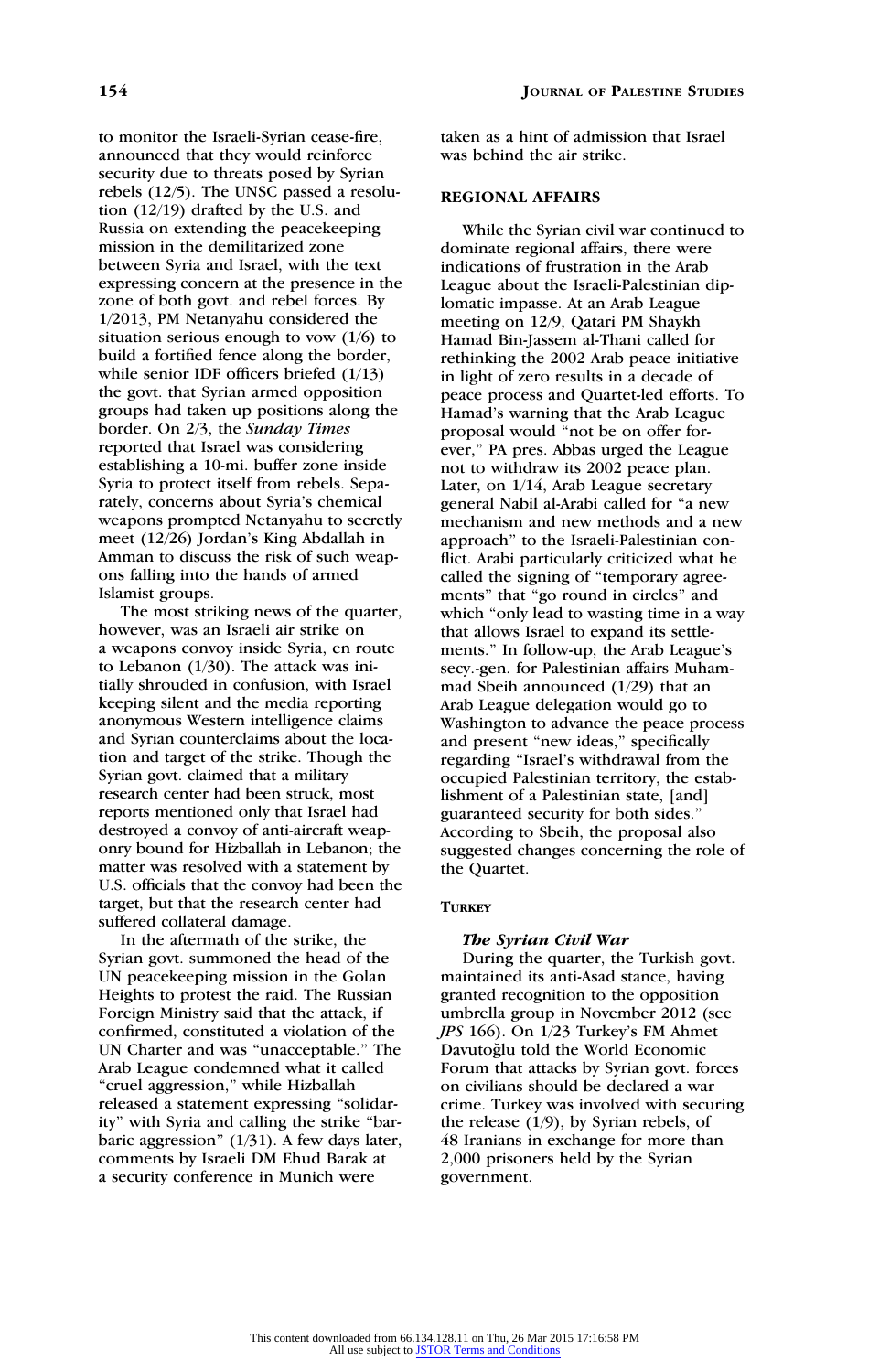But the main development concerning Turkey this quarter was NATO's decision to deploy troops and batteries of Patriot missiles on Turkey's border with Syria's border as protection from attacks originating within Syrian territory. On 12/14, the Pentagon announced that the U.S. would send 2 batteries of Patriot missiles and 400 troops as part of the NATO force, joining contributions by Germany and the Netherlands for a total of 6 Patriot batteries. The anti-missile defense system became operational on 1/23. The deployment was not well received in Iran: the country's army chief of staff Gen. Hassan Firouzabadi urged (12/15) NATO to reconsider the move but stopped short of threatening retaliation against Turkey, which he described as Iran's ''friend.'' Meanwhile, Turkey continued to bear the brunt of the refugee crisis, hosting the largest number of Syrians of any country in the region (around one-third of all registered refugees as of  $1/2$ ).

#### Relations with Israel

Turkey's already poor relations with Israel were exacerbated by OPD. During the attack, Turkish PM Recep Tayyip Erdogan said Israel was guilty of ''terrorist attacks'' in the Gaza Strip (11/19), and Turkish FM Davutoğlu visited Gaza on 11/20 as part of an Arab League delegation. On 2/11, it was reported that PM Erdogan himself would visit the Gaza Strip once a hospital being built with materials delivered by Turkish trucks was completed. For the rest of the quarter, there was little sign of a rapprochement. In 11/2012, senior Israeli officials claimed (11/23) that that the 2 countries had resumed talks on ending the diplomatic crisis, with PM Netanyahu's envoy Yosef Ciechanover meeting in Geneva with Turkish Foreign Ministry undersecretary Feridun Sinirlioğlu. These low-level discussions came to nothing, however, and FM Davutoğlu told CNN (11/23) that Turkey would make no concessions to resolve the diplomatic crisis with Israel. Nevertheless, on 12/23 it was announced that Turkey had lifted its veto of NATO's military cooperation with Israel, which had begun in the aftermath of Israel's attack on the Gaza flotilla, the Mavi Marmara, in 2010. The decision was made as NATO deployed the Patriot antiaircraft missile batteries along the border with Syria (12/23).

# IRAN

# $P5+1$  and the IAEA

In mid-12/2012, it was reported that the  $P5+1$  world powers—the 5 permanent members of the UNSC plus Germany—were expected to hold a fresh round of talks with Tehran in early 2013 (12/10), while at the same time, envoys from the International Atomic Energy Agency (IAEA) began talks with Iranian officials in an attempt to restart negotiations and gain access to relevant sites (12/13). The positive diplomatic atmosphere was boosted by U.S. and European indications (12/14) that, in the context of preparations for possible new talks, Iran might be open to a package of inducements in exchange for freezing parts of its nuclear program. Shortly thereafter, Iran's FM Ali Akbar Salehi called (12/17) for an end to the stalemate between Iran and the P5+1 group  $(12/17)$ . The next week Tehran announced (12/27) that it would allow the IAEA to inspect the Parchin military site nr. Tehran if threats of Israeli attacks on the country's nuclear facilities were defused.

Things looked even more promising in early 1/2013, when Iran's top nuclear negotiator, Saeed Jalili, declared (1/4) that Tehran had agreed in principle to resume international talks on its nuclear program later that month, with the practical details still to be finalized. By mid-1/2013, however, not only was there nothing concrete on the table by way of a framework for talks, but when the IAEA visited  $(1/7-18)$  Iran, in hopes of gaining access to the Parchin military site, the deal to unblock inspections proved elusive, and inspectors left Iran without achieving their objective. This prompted some criticism of Tehran from Russian FM Sergei Lavrov (1/23), who said that Iran should be quicker to cooperate on inspections of its nuclear sites (while also warning Israel and the West against a military strike). A few days later, on 1/25, the chair of Iran's parliamentary national security and foreign policy comm. Alaeddin Boroujerdi, said that Tehran would cooperate on nuclear inspections only if there were to be an easing of sanctions.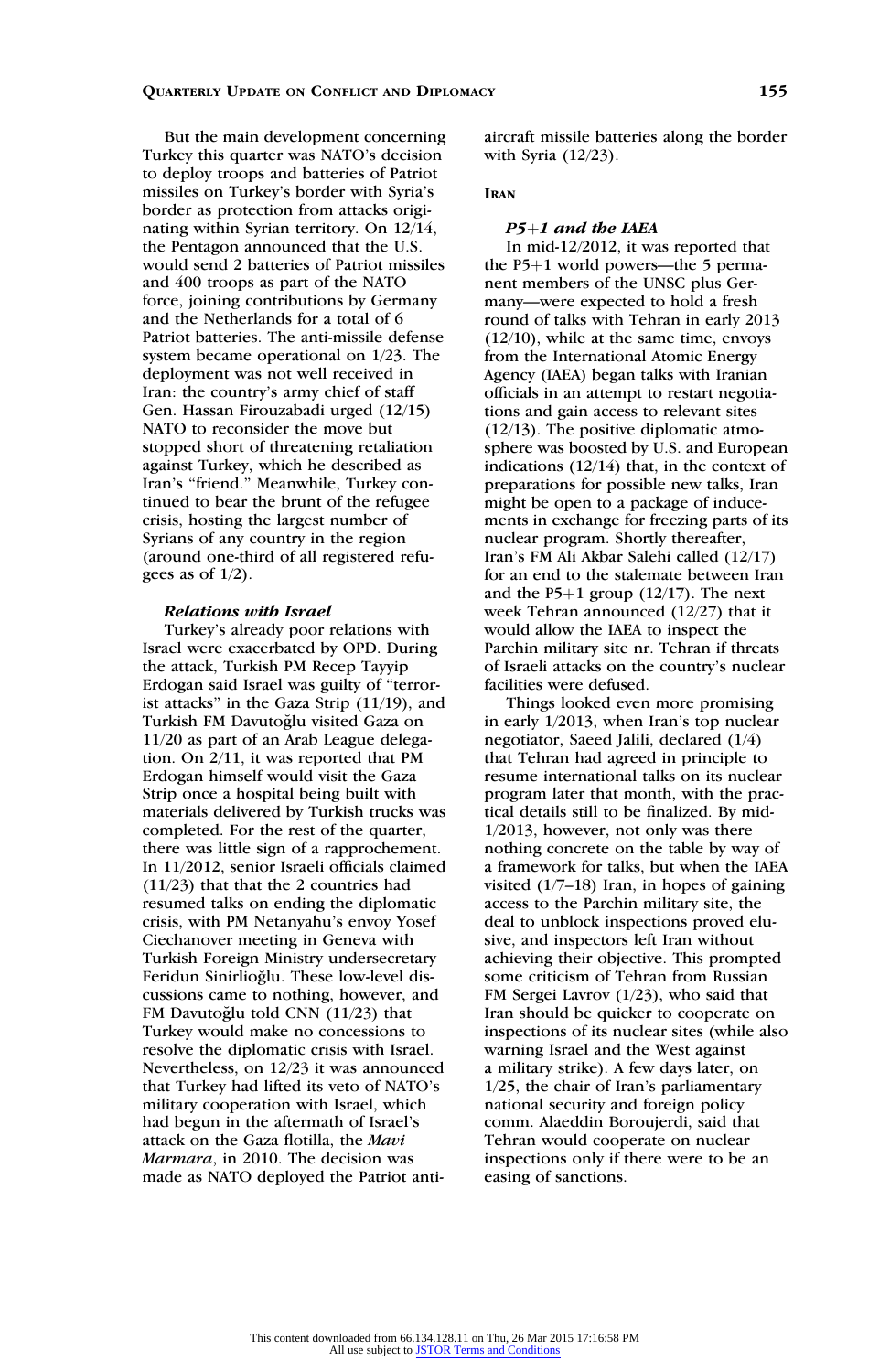By the end of the month, after the EU criticized (1/23) Iran for delaying the  $P5+1$  talks by suggesting various venues but not committing to one, Tehran confirmed (1/28) what was already clear: that the round would take place in 2/2013 rather than 1/2013. On 1/31, Iran wrote a letter to the IAEA to announce plans to install and operate advanced uranium enrichment machines, a step the U.S. said  $(1/31)$  would be "provocative." Two weeks later, IAEA diplomats reported (2/10) that Iran had resumed converting small amounts of enriched uranium into nuclear fuel, possibly as a way of buying more time for negotiations. This was subsequently confirmed (2/12) by Iranian Foreign Ministry spokesperson Ramin Mehmanparast. By the end of the reporting period, Western officials told the media  $(2/15)$  that the P5+1 group was preparing to offer Iran an easing of sanctions targeting gold and precious metals in return for Iran's moving to close the newly expanded Fordow uranium enrichment plant.

#### **Sanctions**

At the end of 11/2012, the U.S. Senate voted (11/30) in favor of new sanctions on Iran's energy and shipping sectors, despite White House opposition, by a margin of 94 to zero. Furthermore, on 12/22, new sanctions targeting Iran's banking, shipping, and industrial sectors entered EU law, the toughest EU measures to date. On 12/31, U.S. undersecretary for terrorism and financial intelligence David Cohen told the Israeli media that the sanctions on Iran had made 2012 one the most difficult years, economically, for Iran since 1979. A week later, Gholam Reza Kateb, head of the Iranian Parliament's budget comm., said  $(1/7)$  that sanctions had caused a 45% drop in the country's revenues from oil and gas exports.

# INTERNATIONAL

#### UNITED STATES

# Operation Pillar of Defense

Israel's military assault on the Gaza Strip in 11/2012 enjoyed strong support across the board in Washington, from the White House to Capitol Hill. On 11/16, for example, the U.S. Senate

unanimously passed a resolution supporting Israel's "right to act in selfdefense.'' At the same time, however, the U.S. administration encouraged Egyptian mediation efforts, and thanked Pres. Morsi for his leadership during the crisis. The next month, the Pentagon notified (12/11) Congress of its intention to resupply Israel with munitions worth about \$647 million and asked (12/12) Capitol Hill for additional funding for Israel's anti-missile defense systems.

#### The Palestinians' UN Bid

As the deadline for the 11/2012 Palestinian statehood bid at the UN approached, the U.S. lobbied countries backing the Palestinians to withdraw their support. Even as Pres. Abbas began his journey to New York, a U.S. official told (11/27) the media that Washington believed ''bringing forward a resolution on statehood is unwise, does not help bring [the parties] closer to their legitimate aspirations, and will create an environment less positive for negotiations.'' He added, even at this  $11<sup>th</sup>$  hour, that the Obama administration was still ''trying to prevent this from happening.'' With Abbas securing a convincing majority and the Palestinians successfully obtaining nonmember observer state status, the U.S. was left regretting what the country's UN amb. Susan Rice described (11/29) as an ''unfortunate and counterproductive resolution'' that placed ''further obstacles in the path of peace.'' There were, however, no serious consequences of the Palestinians' UN bid in terms of punitive measures, though there were AIPACsupported congressional efforts (1/1) to shut down the PLO office in Washington. Serious steps seemed to be on hold until it was clear whether the Palestinians would seek to use their new status to challenge Israel in international forums such as the ICC.

### Israeli-Palestinian Negotiations

The flurry of settlement construction announcements by the Israeli authorities following the Palestinians' UN bid prompted the Obama administration to express frustration with what it saw as steps that undermined efforts to renew peace talks. Plans for the development of the E1 area and the publication of tenders for thousands of new housing units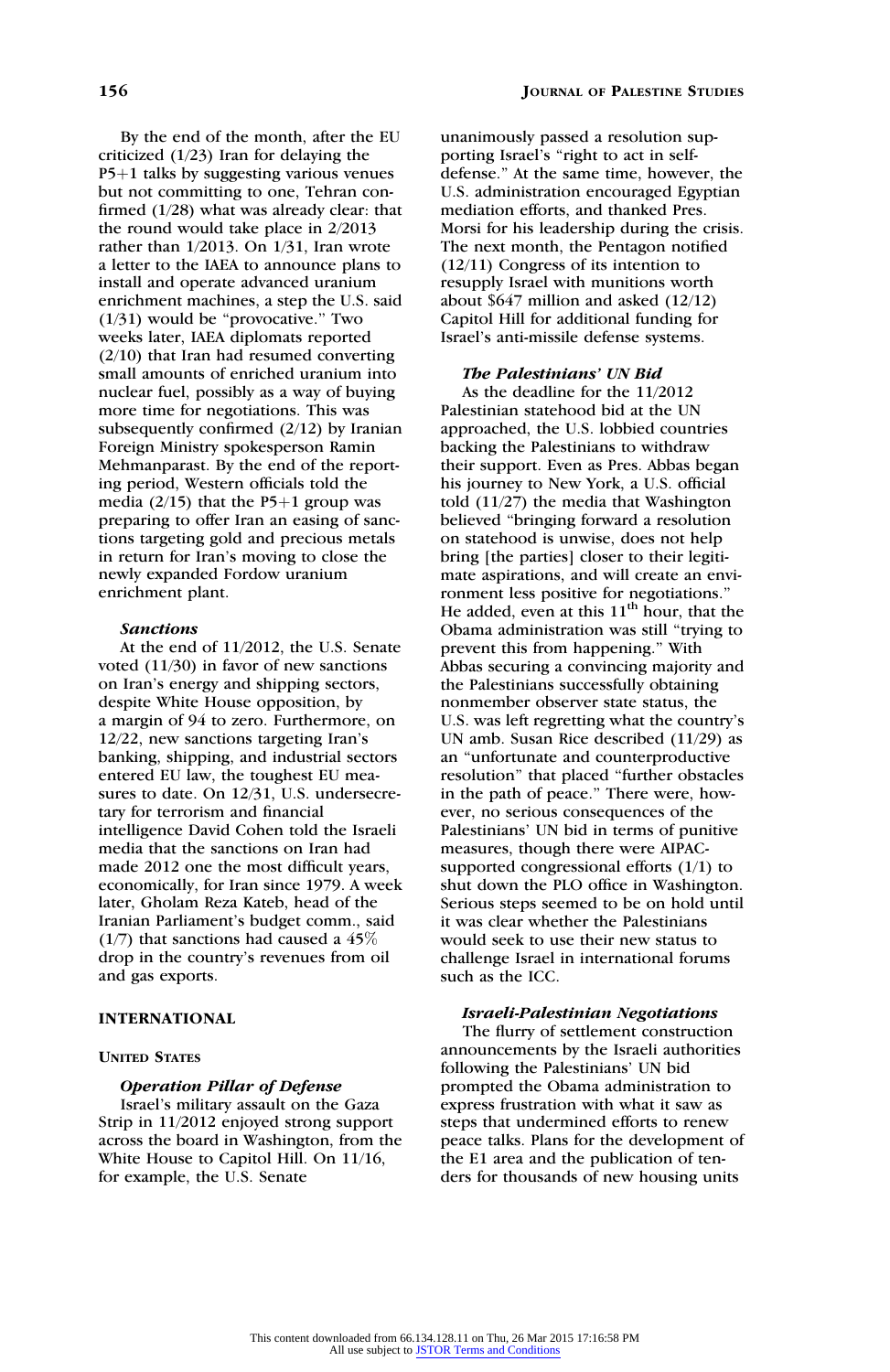in West Bank and East Jerusalem settlements prompted U.S. State Department spokesperson Victoria Nuland to express (12/18) disappointment with what she called Israel's ''pattern of provocative action'' that ''run[s] counter to the cause of peace'' and puts the two-state solution "further at risk." In 12/2012, former U.S. amb. to Israel Dan Kurtzer caused a minor stir when he claimed (12/3) that the Obama administration had been angered by an Israeli official's background briefing that indicated the E1 plan was a premeditated response to Obama's refusal to reaffirm Bush's 2004 letter recognizing the ''new realities on the ground'' (i.e. settlements) and acknowledging the impossibility of a return to the 1967 borders (see special Doc. B in *JPS* 132). The already wellestablished sense that Obama and Netanyahu do not see eye-to-eye was heightened in 1/2013, when U.S. columnist Jeffrey Goldberg revealed (1/5) that the U.S. president had repeatedly stated in private that ''Israel doesn't know what its own best interests are'' with regard to recent announcements of settlement expansion.

In the New Year, U.S. State Department spokesperson Nuland said (1/2) that the Obama administration was urging Israeli and Palestinian leaders to resume direct talks in 2013 and to halt ''counter-productive unilateral actions.'' Later in 1/2013, then-nominee for U.S. secy. of state John Kerry said (1/24) in his Senate confirmation hearing that he intended to invest effort in the Israeli-Palestinian peace process and hoped that the Israeli election could help restart talks. Following the Israeli elections, Obama called (1/28) Netanyahu to congratulate him and to say that he looks forward to working closely with Israel on a ''shared agenda for peace and security in the Middle East.'' Before the end of the quarter, it was announced (2/6) that Obama would visit Israel, the West Bank, and Jordan in the spring. The White House made clear that Obama would not present a new peace initiative on the trip, though some media reports suggested (2/10) that he would offer to increase pressure on Iran in exchange for Netanyahu making concessions on the Palestinian front. Meanwhile, it was reported (2/11) that the new secy. of state John

Kerry was working to try to free up almost \$700 m. in aid for the PA that had been held up in Congress.

# Nomination of Chuck Hagel for Defense Secretary

When Pres. Obama nominated (1/7) Republican Chuck Hagel as his next defense secretary, the Congressional opposition expected due to his record on Israel and Iran duly materialized. A week later, the Pentagon was sending (1/13) briefings to senators to rebut what it called ''myths'' about Hagel propagated by pro-Israel lobby groups (1/13). Despite picking up the backing of some noted Israel supporters (e.g., Democratic senators Chuck Schumer and Barbara Boxer on 1/15), Hagel's appearance before the Senate Armed Services Comm.  $(1/31)$  was a bruising encounter where he was repeatedly attacked by Republican lawmakers for his positions on Israel and Iran. Hagel repeatedly apologized for once critically referring to the ''Jewish lobby,'' and acknowledged (1/31) that he had been wrong to suggest that pro-Israel groups ''intimidate'' Congress into doing ''dumb things.'' White House spokesperson Jay Carney criticized  $(2/1)$  the "stridency'' of the attacks on Hagel in the committee, which was headed by Sen. John McCain, but expressed confidence concerning ultimate confirmation. On 2/12, the Senate Armed Services Comm. voted 14–11 (along party lines) to approve Obama's nomination of Hagel, but as a result of a Senate procedural vote on 2/14, Hagel's confirmation was delayed by what Democrats called an unprecedented filibuster.

# RUSSIA

Russia was not involved in any significant way in the Israeli-Palestinian conflict this quarter, beyond routine diplomacy and condemnation of Israeli settlement plans similar to that offered by the EU and others (12/21). Russia was, however, deeply involved in the Syrian civil war and in ongoing international efforts to end the bloodshed. In 12/2012, both Russia's foreign minister and its deputy foreign minister indicated, in the clearest such messaging to date, that they foresaw the victory of the opposition and the possibility of a post-Asad Syria (12/13,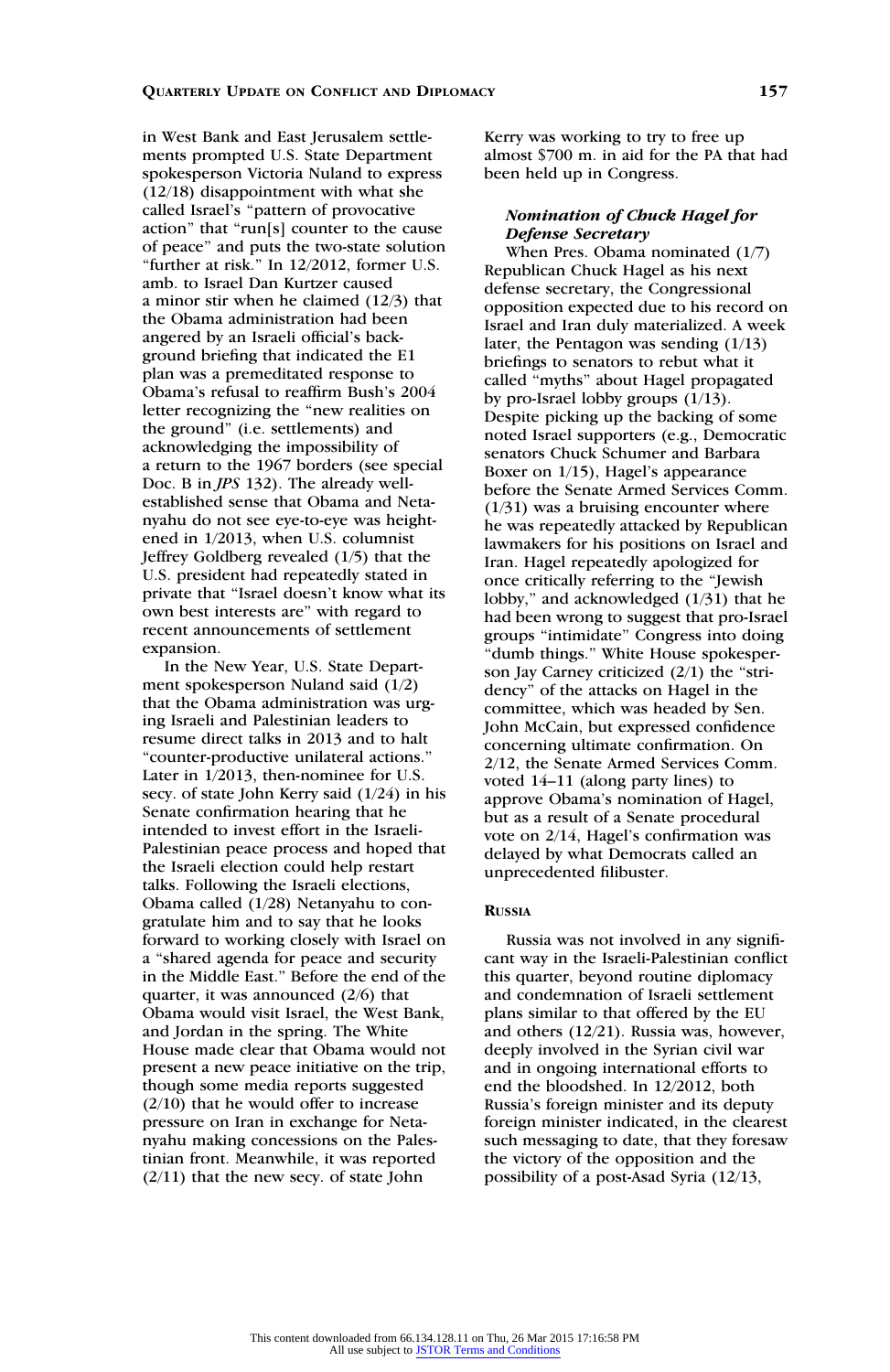12/22). Doubts about their ally's chances of survival appeared heightened a month later when PM Dmitry Medvedev said  $(1/27)$  that he thought that "with every" day, every week and every month, the chances of [Asad's] preservation are getting smaller and smaller.'' At the same time, Russia maintained a critical line when it came to the support provided by the West and Persian Gulf states to the rebels, and Medvedev insisted (1/27) that political change should be the result of negotiations, not military might: ''The task for the United States, the Europeans and regional powers is to sit the parties down for negotiations, and not just demand that Assad go and then be executed like Gaddafi or be carried to court sessions on a stretcher like Hosni Mubarak.'' Throughout the quarter, Russia maintained close contacts with UN peace envoy Lakhdar Brahimi, including the holding of joint discussions (1/9) with U.S. diplomats on a possible path to a solution for the country.

# EUROPEAN UNION

Israel's announcements about settlement construction and expansion during late 11/2012 and early 12/2012 prompted anger among EU member states. On 12/2, Israeli media reported ''heavy diplomatic pressure'' from the EU urging Israel to reverse its decision to develop the E1 area outside Jerusalem. On 12/5, the EU summoned Israel's ambassador, a move repeated individually by Italy, Britain, France, Spain, Sweden, and Denmark. But with the EU divided about how best to respond to Israel's settlement plans (12/4), the only official public show of displeasure was a statement released by EU foreign ministers (12/10) expressing dismay and opposition to settlement expansion. Sweden's FM Carl Bildt declared that ''what the Israelis did ... has really shifted things inside the European Union to the extent that I don't think they really appreciate.''

Frustration at Israeli policies in the West Bank led to hints this quarter that the EU might be prepared soon to move beyond condemnatory statements. On 12/4, British foreign secretary William Hague said that European sanctions against Israel were not an option, but that further steps would be considered if settlement expansion plans were not rescinded. The same week, senior PLO official Hanan Ashrawi wrote (12/6) to EU foreign policy chief Catherine Ashton urging action against Israel, including ''reconsidering'' the EU-Israel Association agreement. Other possible avenues for firmer steps reported this quarter included a blacklist of ''known violent settlers'' who would be blocked from entering EU member states (11/26) and moves to enforce the labeling of settlement produce (12/10, 2/13).

Though the peace process was frozen, the EU had some involvement with unofficial contacts. In 1/2013, the Jerusalem Post reported  $(1/8)$  that informal talks between Israeli and Palestinian academics, public figures, and former military and civil officials had been taking place, often supported by the EU. This so-called Track II diplomacy focused on final-status issues aimed at coming up with suggestions of steps that could be taken by both sides. Also in 1/2013, there were reports  $(1/13)$  that the EU was preparing a new plan to restart peace talks, which it intended to present in March, following Israeli elections and the formation of a new govt. The plan was said to include timetables for completing negotiations on core issues during 2013.

#### UNITED NATIONS

On 1/29, Israeli representatives failed to appear at a session of the UNHCR in Geneva that had been scheduled to review Israeli human rights practices under the organization's ''Universal Periodic Review Process," to which all 193 member states are subjected. (Israel's last review was in 12/2008). Israel was the 1st country to boycott its periodic review at the council, ignoring advice by the U.S. and other countries not to do so (1/24). Israel had cut ties with the UNHRC in March 2012 following the council's approval of a fact-finding mission to investigate Israeli settlements in the West Bank. The findings of that investigation, which were published on 1/31 (see Doc. A5 in this issue), declared Israel's settlement policy to be a contravention of the Geneva Convention and thus a potential war crime under the jurisdiction of the ICC. The investigators,